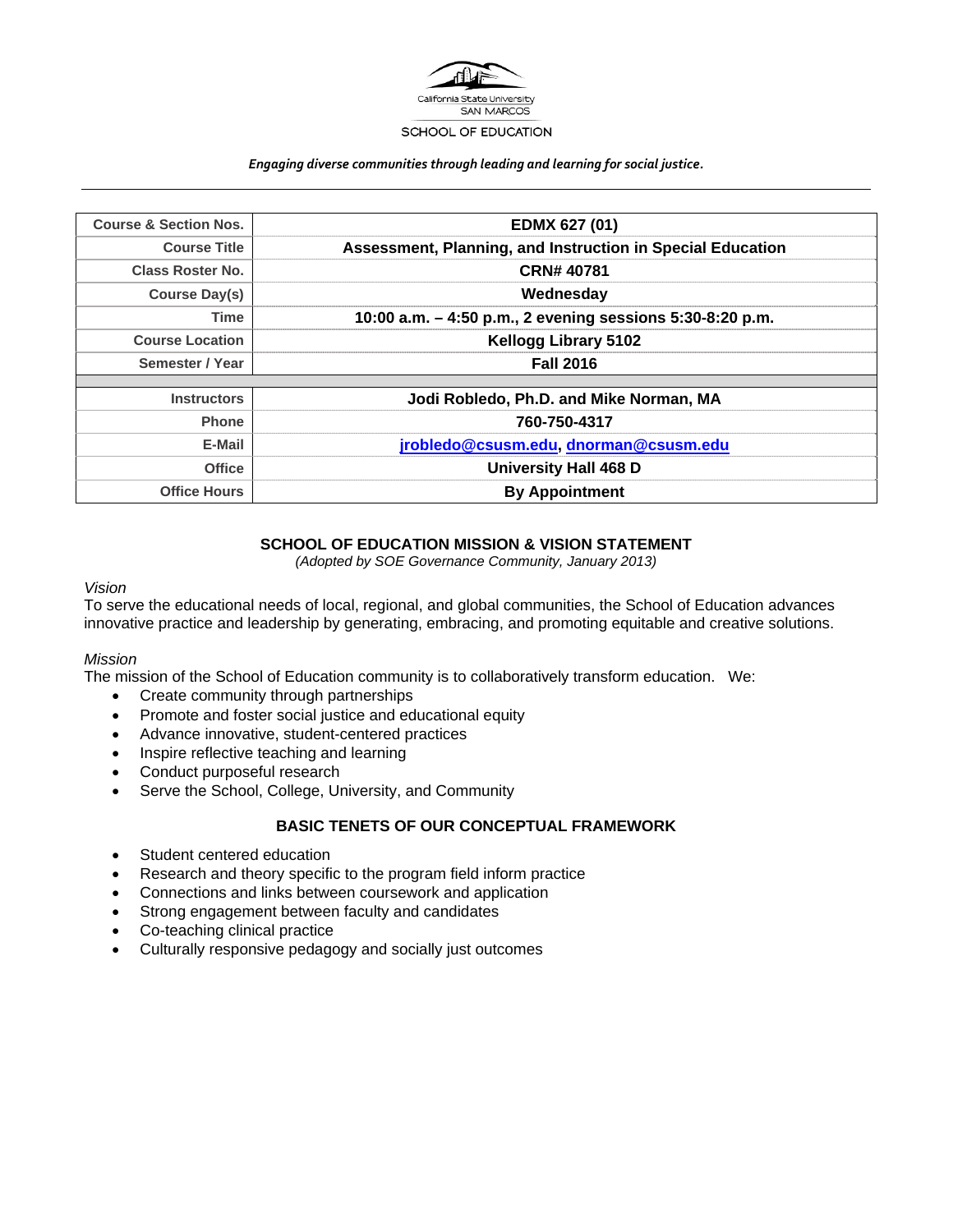## **TABLE OF CONTENTS**

| COURSE FEATURES AND PROFESSIONAL AND ADMINISTRATIVE REQUIREMENTS 3                |  |
|-----------------------------------------------------------------------------------|--|
|                                                                                   |  |
|                                                                                   |  |
|                                                                                   |  |
|                                                                                   |  |
|                                                                                   |  |
|                                                                                   |  |
|                                                                                   |  |
|                                                                                   |  |
|                                                                                   |  |
|                                                                                   |  |
|                                                                                   |  |
|                                                                                   |  |
|                                                                                   |  |
|                                                                                   |  |
|                                                                                   |  |
|                                                                                   |  |
|                                                                                   |  |
|                                                                                   |  |
|                                                                                   |  |
|                                                                                   |  |
|                                                                                   |  |
|                                                                                   |  |
|                                                                                   |  |
| RELEASE OF LIABILITY, PROMISE NOT TO SUE, ASSUMPTION OF RISK AND AGREEMENT TO PAY |  |
|                                                                                   |  |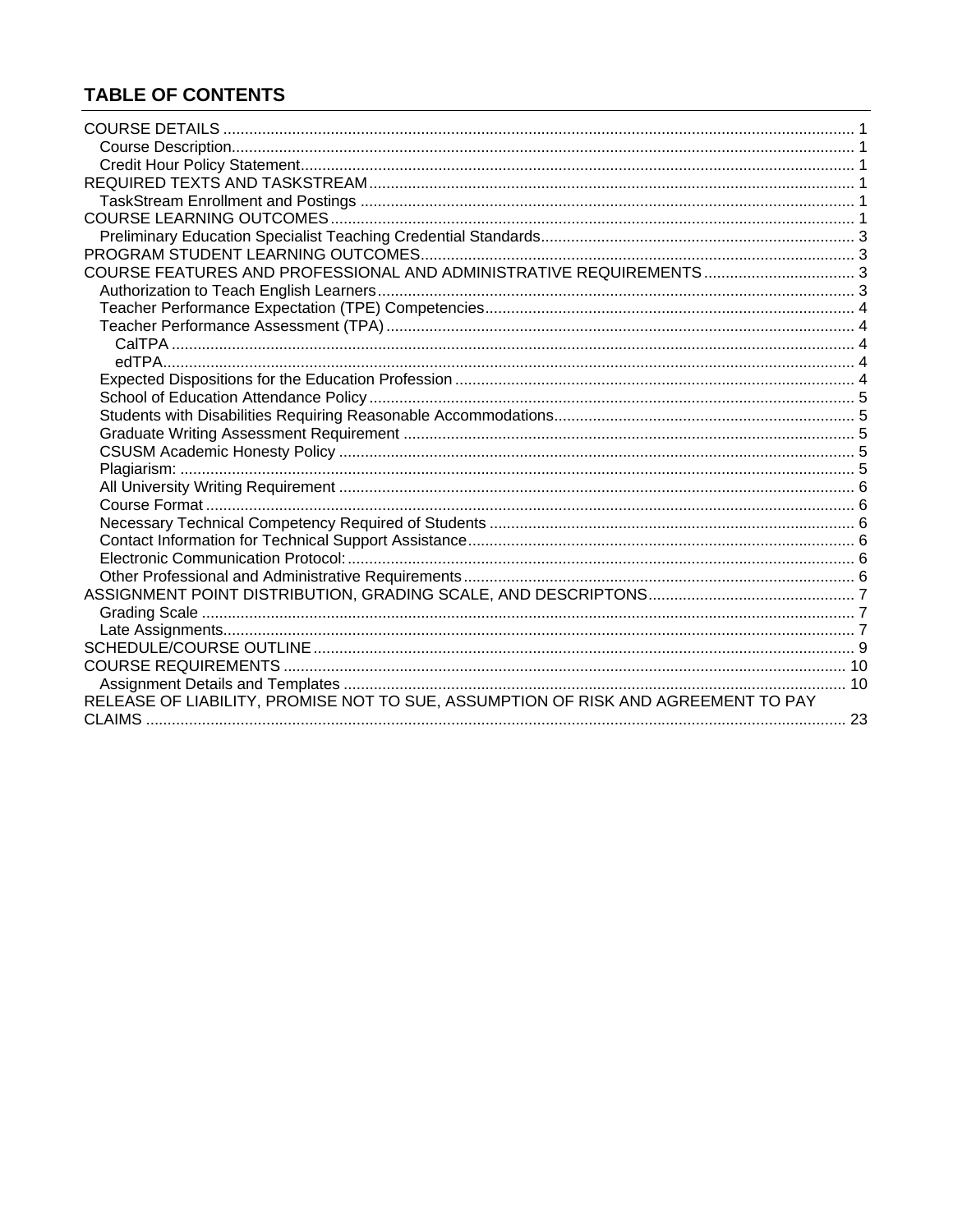## **COURSE DETAILS**

## **Course Description**

Focuses on methods for assessing and planning so students with disabilities, language, and other learning differences have access to the general education curriculum. Students administer and interpret formal and informal assessments for Individual Education Program planning, implementation, and evaluation. *Requires participation/ observation in the public schools.* 

## **Credit Hour Policy Statement**

Per the University Credit Hour Policy:

- Students are expected to spend a minimum of two hours outside of the classroom each week for each unit of credit engaged in learning.
- The combination of face-to-face time, out-of-class online and field time associated with the course totals to at least the minimum 45 hours per unit of credit.

## **REQUIRED TEXTS AND TASKSTREAM**

Pierangelo, R. & Giuliani, G. (2017). Assessment in Special Education: A Practical Approach, 5th Edition. Pearson.

Brown, F., McDonnell, J., & Snell, M. (2016). Instruction of Students with Severe Disabilities, 8th Edition. Pearson.

#### **Selected readings posted on Moodle**

#### **TaskStream Enrollment and Postings**

The School of Education uses TaskStream to manage candidates' TPE, clinical practice, signature assignment, and disposition assessments. Candidates must be enrolled in TaskStream throughout the Mild/Moderate and Moderate/Severe Education Specialist program(s). Enrollment fees are paid by going to www.taskstream.com and registering for at least one year.

Concurrent candidates and candidates completing both the Mild/Moderate and Moderate/Severe credentials should enroll for at least two years. After enrolling, access your specially designed Education Specialist program bucket - Concurrent MMS/ES Program 2015-2016 - by going to your home page, finding the Self-Enrollment area and clicking the *Enter Code* button. Then enter **Concurrent1516** as the program code. If this is the correct program, click the *Enroll* button. The Education Specialist program now will show up on your TaskStream home page when you log in. Be sure to remember your own exact enrollment name and password.

Add On candidates completing both the Mild/Moderate and Moderate/Severe credentials should enroll for two years. After enrolling, access your specially designed Education Specialist program bucket - **Add-On Ed Specialist Credentials 2016-17** - by going to your home page, finding the Self-Enrollment area and clicking the *Enter Code* button. Then enter **AddOn1617** as the program code. If this is the correct program, click the *Enroll* button. The Education Specialist program now will show up on your TaskStream home page when you log in. Be sure to remember your own exact enrollment name and password.

## **COURSE LEARNING OUTCOMES**

Upon successful completion of this course, candidates will demonstrate knowledge and skills in:

#### **1.0 Observation Skills**

- 1.1 Direct observations in informal situations *(Case Study)*
- 1.2 Using checklists and various observation formats to record observational data *(Case Study)*
- 1.3 Observing and detecting practices used in a setting serving learners with moderate/severe disabilities with a field report requirement. *(Progress Monitoring and Task Analysis Project)*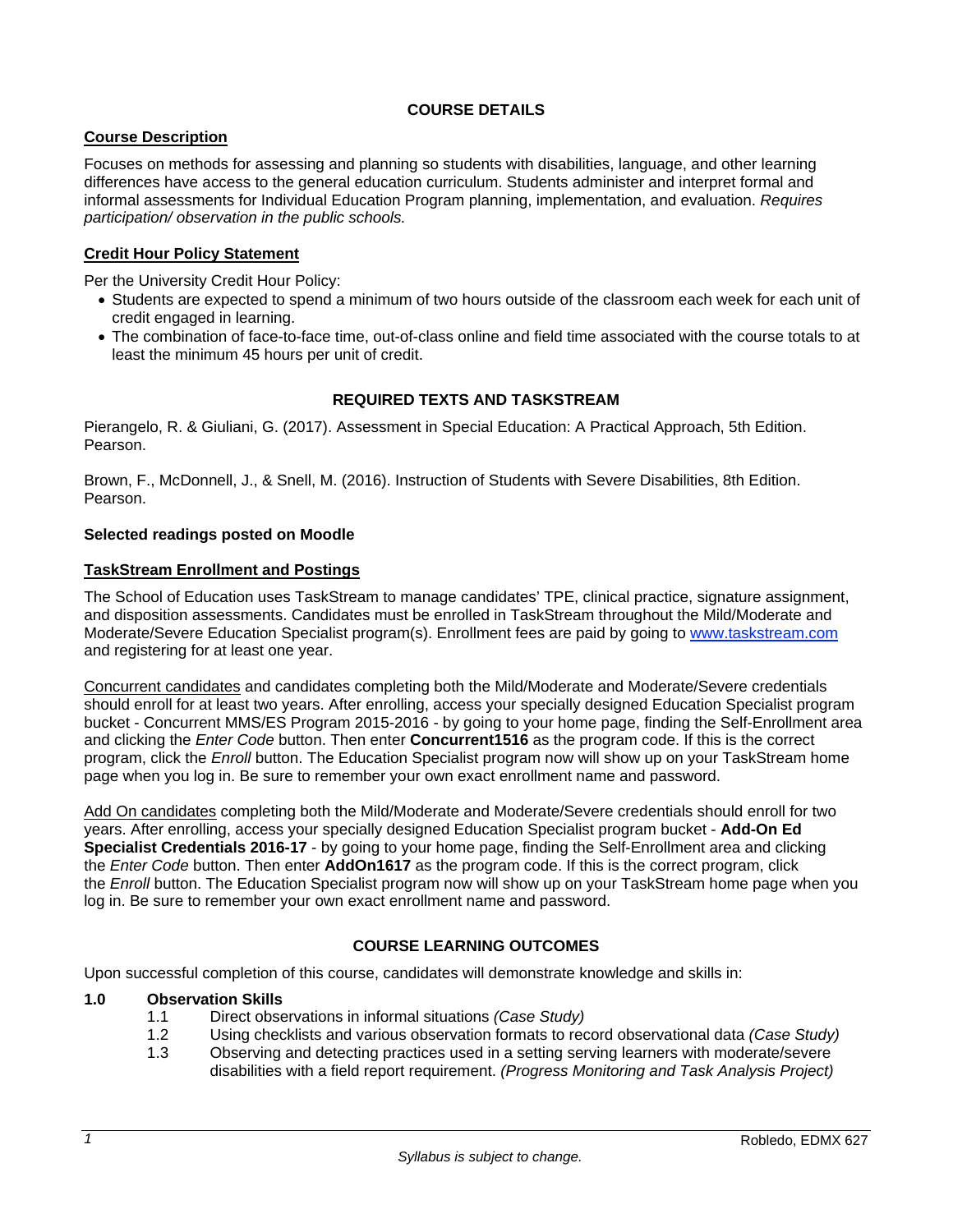## **2.0 Record Keeping**

- 2.1 Maintaining a checklist/timelines for the assessment process *(Case Study)*
- 2.2 Employing competency checklists *(Case Study)*
- 2.3 Keeping anecdotal records *(Case Study)*
- 2.4 Utilizing IEP and ITP forms *(Case Study)*
- 2.5 Utilizing referral and planning for assessment forms *(In-Class Activity)*
- 2.6 Recording and submitting observation notes (e.g., progress monitoring field observation).*(Case Study and Progress Monitoring Assignment)*

## **3.0 Assessment Techniques**

- 3.1 Evaluating various commercially available assessment instruments. *(Instrument Fair, Case Study)*
- 3.2 Administering, scoring and interpreting commonly used formal measures (standardized, norm-referenced) *(Case Study, WJIII Practice Administration)*
- 3.3 Using informal assessment methods (e.g., criterion-referenced, curriculum-based) *(Case Study)*
- 3.4 Assessing student work in the classroom (e.g., work sampling) *(Case Study)*
- 3.5 Using assessments for specific populations *(Case Study)*
- 3.6 Using supplementary norm tables *(Case Study)*
- 3.7 Using authentic assessment approaches (performance-based, rubrics, portfolios) *(Case Study, In-class Activity)*

#### **4.0 Nondiscriminatory Testing**

- 4.1 Structuring the assessment environment *(Case Study)*
- 4.2 Scheduling assessment sessions *(Case Study)*
- 4.3 Evaluating and selecting assessment instruments *(Case Study)*
- 4.4 Selecting and preparing assessment materials *(Case Study)*
- 4.5 Ensuring parental participation in reporting of student performance *(Case Study)*

#### **5.0 Writing Case Reports**

- 5.1 Gathering and reporting background information *(Case Study)*
- 5.2 Using a structured format for reporting *(Case Study)*
- 5.3 Reporting interactions with the child *(Case Study)*
- 5.4 Reporting the child's approach to tasks and learning styles *(Case Study)*
- 5.5 Using clinical judgment in interpreting results *(Case Study)*
- 5.6 Summarizing overall finding regarding a child *(Case Study)*
- 5.7 Making recommendations for interventions *(Case Study)*

## **6.0 Generating IEPs**

- 6.1 Summarizing current levels of functioning *(Case Study)*
- 6.2 Identifying long-range goals and short-term objectives *(Case Study)*
- 6.3 Completing sections of an IEP and ITP *(Case Study)*
- 6.4 Adapting the IEP as a parallel curriculum for students under IDEA *(Case Study)*
- 6.5 Ensuring parent participation and observation of rights *(Case Study)*

## **7.0 Best Educational and Assessment Practices**

- 7.1 Incorporating authentic assessment into lessons (*In-class Activity)*
- 7.2 Adapting lessons for individual learners using differentiated *(In-class Activity)*

## **8.0 Collaborative Interdisciplinary Teaming**

- 8.1 Demonstrating the effective use of collaborative teaming principles to: a) develop IEPs, IFSPs, and ITPs; assessment plans and reports; instruction b) problem solve curricular, instructional, and emotional or behavioral mismatches for students c) guide other instructional and special education related decision making *(In-class Activity)*
- 8.2 Facilitating a planning meeting for a student eligible for special education or being considered for specialized support services *(In-class Activity)*
- 8.3 Differentiating the roles of various interdisciplinary team members and soliciting and utilizing diverse expertise of team members *(In-class Activity)*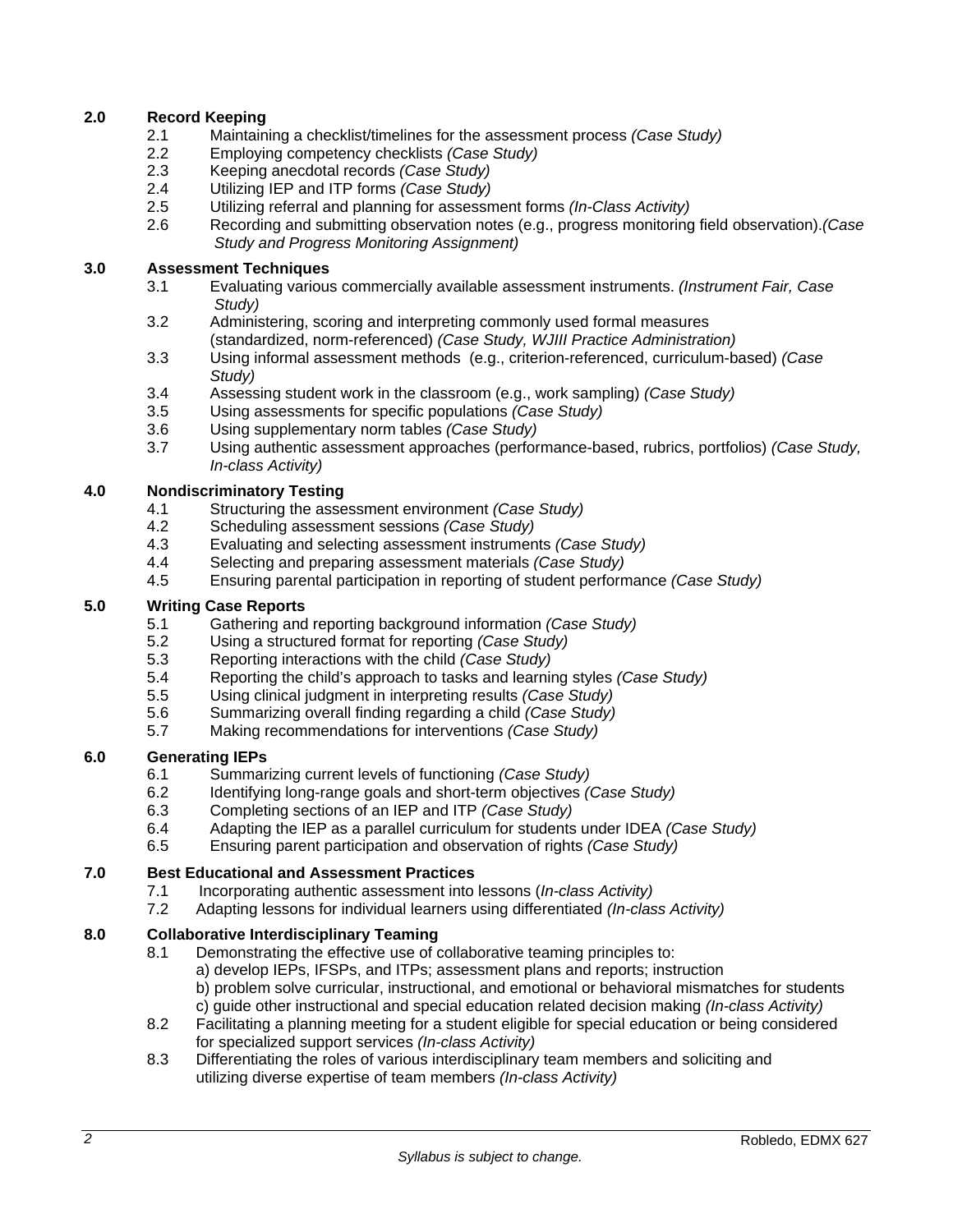## **Preliminary Education Specialist Teaching Credential Standards**

CCTC Preliminary Education Specialist standards ARE addressed by EDMX 627 via the classes and assignments

- M/M/S 3 Educating diverse learners with disabilities - *RTI Workshop*
- M/M/S 4 Effective communication and collaborative partnerships *Case Study*
- M/M/S 5 Assessment of students *WJ III Practice Lab; Instrument Fair; Case Study*
- M/M/S 8 Participating in ISFP/IEPs and post-secondary transition planning *Case Study*
- M/M/S 11 Typical and atypical development *RTI Workshop; Case Study*
- M/M/S 12 Behavior, social and environmental supports for learning *Case Study*
- M/M/S 13 Curriculum and instruction for students with disabilities *Progress Monitoring*
- M/M 1 Characteristics of students with mild/moderate disabilities *WJ III Practice Lab;*

# *Case Study*

- M/M 2 Assessment and evaluation of students with mild/moderate disabilities *Instrument Fair; Case Study* M/M 3 Planning and Implementing Mild/moderate curriculum and Instruction Case Study
- M/M 3 Planning and Implementing Mild/moderate curriculum and Instruction *Case Study*
- M/M 5 Specific instructional strategies for students with mild/moderate disabilities *Progress Monitoring* and *Case Study*
- M/M 6 Case Management *Case Study*
- M/S 4 Assessment, program planning and instruction *Progress Monitoring*
- M/S 5 Movement, mobility, sensory and specialized health care *Progress Monitoring*

#### **Key:**

- **M/M/S** = Program Design Standards for Preliminary Education Specialist Credentials
- **M/M** = Mild/Moderate Disabilities Standards for Education Specialist Credentials
- **M/S** = Moderate/Severe Disabilities Standards for Education Specialist Credentials

## **PROGRAM STUDENT LEARNING OUTCOMES**

## **Preliminary Mild/Moderate and Moderate/Severe Education Specialist Program**

Upon successful program completion, Preliminary Education Specialist teacher candidates will demonstrate proficiencies in

- 1. Applying current disability-related federal and state laws, procedures, and ethics pertaining to special education referral and eligibility and Individual Education Program plan development, monitoring, and implementation
- 2. Using various formal and informal assessment data from multiple sources to a) develop IEP goals based upon individual students' assessed needs and b) monitor student progress toward IEP goal achievement
- 3. Using knowledge of the characteristics of various disabilities and their effects on learning, skill development, and behavior to develop and deliver appropriate instruction to advance student progress toward IEP goal attainment and meaningful participation and progress in the curriculum
- 4. Differentiating instruction through a) knowledge and application of a variety of instructional and positive behavior support methodologies and b) use of technology inclusive of augmentative and alternative communication systems, applications, and devices
- 5. Collaborating, coordinating, consulting, and co-teaching effectively with general educators, special education and related service providers, paraeducators, students' families and community agency personnel to maximize communication and instructional quality

## **COURSE FEATURES AND PROFESSIONAL AND ADMINISTRATIVE REQUIREMENTS**

#### **Authorization to Teach English Learners**

This credential program has been specifically designed to prepare teachers for the diversity of languages often encountered in California public school classrooms. The authorization to teach English learners is met through the infusion of content and experiences within the credential program, as well as additional coursework. Candidates successfully completing this program receive a credential with authorization to teach English learners. *(Approved by CCTC in SB 2042 Program Standards, August 02)*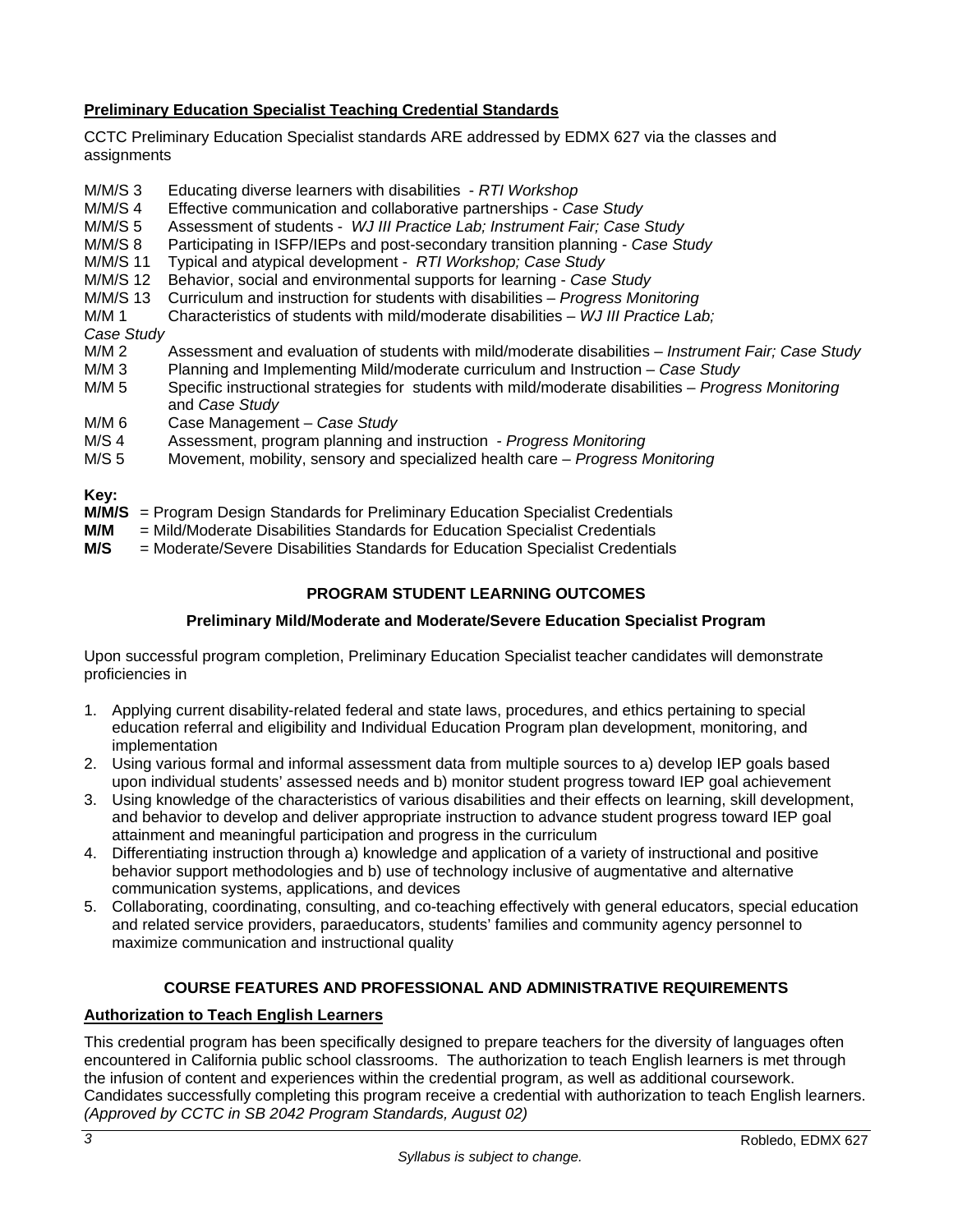## **Teacher Performance Expectation (TPE) Competencies**

The course objectives, assignments, and assessments have been aligned with the CTC standards for Preliminary Education Specialist Mild/Moderate Teaching credential. This course is designed to help teachers seeking a California teaching credential to develop the skills, knowledge, and attitudes necessary to assist schools and district in implementing effective programs for all students. The successful candidate will be able to merge theory and practice in order to realize a comprehensive and extensive educational program for all students.

## **Teacher Performance Assessment (TPA)**

Beginning July 1, 2008 all California credential candidates must successfully complete a state-approved Teacher Performance Assessment (TPA), as part of the credential program of preparation. During the 2015-16 academic year the CSUSM credential programs will use either the CalTPA (California Teacher Performance Assessment) or the edTPA (Educative Teacher Performance Assessment).

Check with your program coordinator to determine which assessment is used for your credential program.

## **CalTPA**

To assist with your successful completion of the CalTPA, a series of informational seminars are offered over the course of the program. TPA related questions and logistical concerns are to be addressed during the seminars. Your attendance to TPA seminars will greatly contribute to your success on the assessment. The CalTPA Candidate Handbook, TPA seminar schedule, and other TPA support materials may be found on the SOE website: https://www.csusm.edu/soe/currentstudents/tpa.html

## **edTPA**

Beginning in fall 2015, for newly entering initial candidates, the CSUSM assessment system is the edTPA. To assist with your successful completion of the edTPA, a capstone class is part of your curriculum. In this class edTPA related questions and logistical concerns are addressed. Additional support materials are available on the edTPA website: http://www.edtpa.com/PageView.aspx?f=GEN\_Candidates.html

Additionally, to support your success in your credential program and with TPA, SOE classes use common pedagogical language, lesson plans (lesson designs), and unit plans (unit designs).

## **Note: Add-On candidates who already hold a valid basic teaching credential are not responsible for TPAs.**

## **Expected Dispositions for the Education Profession**

Education is a profession that has, at its core, certain dispositional attributes that must be acquired and developed. Teaching and working with learners of all ages requires not only specific content knowledge and pedagogical skills, but positive attitudes about multiple dimensions of the profession. The School of Education has identified six dispositions that must be evident in teacher candidates: social justice and equity, collaboration, critical thinking, professional ethics, reflective teaching and learning, and life-long learning. These dispositions have observable actions that will be assessed throughout the preparation program. For each dispositional element, there are three levels of performance - *unacceptable*, *initial target*, and *advanced target*. The description and rubric for the three levels of performance offer measurable behaviors and examples.

The assessment is designed to provide candidates with ongoing feedback for their growth in professional dispositions and includes a self-assessment by the candidate. The dispositions and rubric are presented, explained and assessed in one or more designated courses in each program as well as in clinical practice. Based upon assessment feedback candidates will compose a reflection that becomes part of the candidate's Teaching Performance Expectation portfolio. Candidates are expected to meet the level of *initial target* during the program.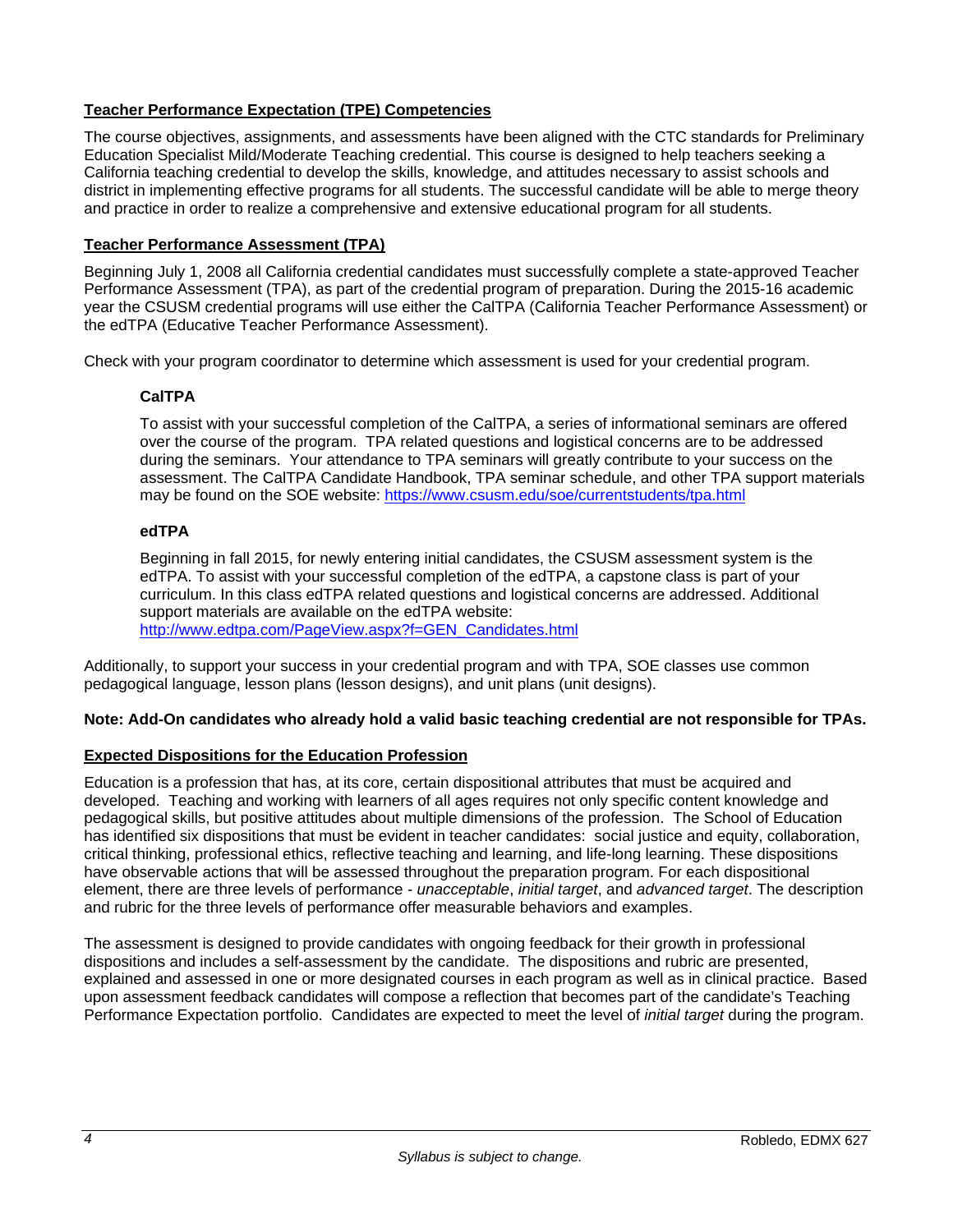## **School of Education Attendance Policy**

Due to the dynamic and interactive nature of courses in the School of Education, all candidates are expected to attend all classes and participate actively. At a minimum, candidates must attend more than 80% of class time, or s/he may not receive a passing grade for the course at the discretion of the instructor. Individual instructors may adopt more stringent attendance requirements. Should the candidate have extenuating circumstances, s/he should contact the instructor as soon as possible. *(Adopted by the COE Governance Community, December, 1997).* One point deducted for each absence or lack of participation in class. One-half point deducted for arriving to class 15 or more minutes late.

## **Students with Disabilities Requiring Reasonable Accommodations**

Candidates with disabilities who require reasonable accommodations must be approved for services by providing appropriate and recent documentation to the Office of Disable Student Services (DSS). This office is located in Craven Hall 4300, and can be contacted by phone at (760) 750-4905, or TTY (760) 750-4909. Candidates authorized by DSS to receive reasonable accommodations should meet with their instructor during office hours or, in order to ensure confidentiality, in a more private setting.

## **Graduate Writing Assessment Requirement**

The California State University maintains a Graduation Writing Assessment Requirement (GWAR) for master's candidates. This requirement must be achieved prior to Advancement to Candidacy. A master's candidate will satisfy the graduate writing requirement by receiving a passing score on a written product as assessed with the GWAR rubric. Toward the goal of providing opportunity for graduate students in the School of Education to satisfy the writing requirement, papers in graduate classes are expected to adhere to writing and format style guidelines described in the sixth edition of the Publication Manual of the American Psychological Association (aka, APA Manual). This manual is a required across all graduate-level (600-level) courses.

#### **CSUSM Academic Honesty Policy**

"Students will be expected to adhere to standards of academic honesty and integrity, as outlined in the Student Academic Honesty Policy. All written work and oral presentation assignments must be original work. All ideas/materials that are borrowed from other sources must have appropriate references to the original sources. Any quoted material should give credit to the source and be punctuated with quotation marks.

Academic Honesty and Integrity: Students are responsible for honest completion of their work including examinations. There will be no tolerance for infractions. If you believe there has been an infraction by someone in the class, please bring it to the instructor's attention. The instructor reserves the right to discipline any student for academic dishonesty in accordance with the general rules and regulations of the university. Disciplinary action may include the lowering of grades and/or the assignment of a failing grade for an exam, assignment, or the class as a whole."

Incidents of Academic Dishonesty will be reported to the Dean of Students. Sanctions at the University level may include suspension or expulsion from the University.

## **Plagiarism:**

As an educator, it is expected that each candidate will do his/her own work, and contribute equally to group projects and processes. Plagiarism or cheating is unacceptable under any circumstances. If you are in doubt about whether your work is paraphrased or plagiarized see the Plagiarism Prevention for Students website http://library.csusm.edu/plagiarism/index.html. If there are questions about academic honesty, please consult the University catalog.

All work in this course must be the original work of the credential candidate. Scanning of student work via TurnitIn™ software may be used to verify student authorship and accurate citation of copyrighted materials or thoughts, ideas, and/or work of others. The instructor may require that some assignments in the course be submitted using the built in TurnitIn™ software feature. Students making unauthorized copies of copyrighted materials or microcomputer software will receive a failing grade.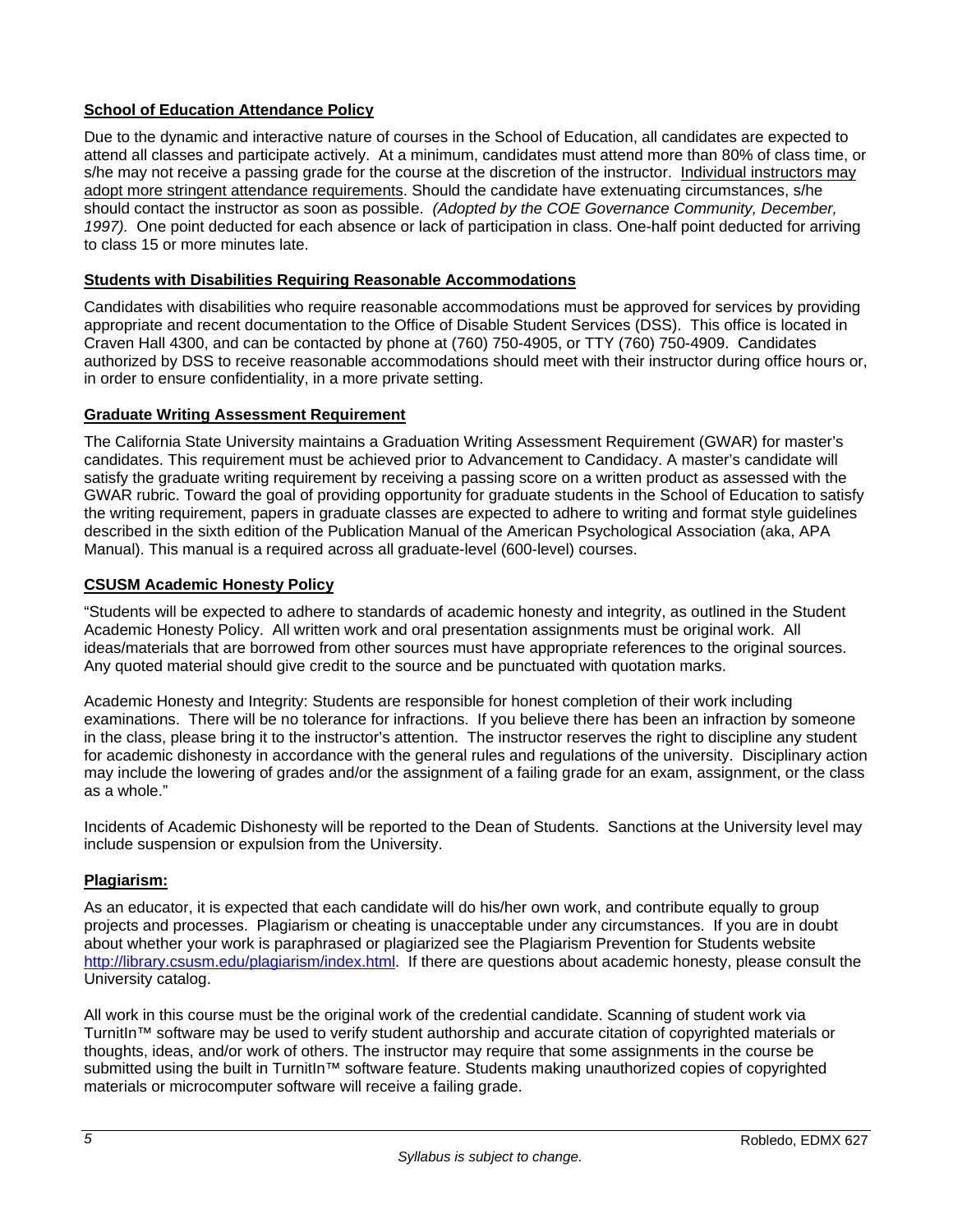## **All University Writing Requirement**

This course ensures that the university's minimum 2,500-word per course writing requirement is met through the course assignments, reflections, and postings for Education Specialist standards assigned to this course.

## **Course Format**

Per the CSUSM Online Instruction Policy, EDMX 627 is considered primarily as traditional (FT) instruction.

## **Necessary Technical Competency Required of Students**

Candidates are required to have the technical expertise to use online browsers (e.g., Firefox) to access information, use the Cougar Courses platform to access and download course content posted at Cougar Courses and submit assignments, and use various forms of technology (e.g., word processing, CSUSM electronic mail, presentation tools such as PowerPoint) to produce course assignments and instruct others for assignments requiring in-class instruction by candidates.

Please save a digital copy of all assignments for your use in your teaching portfolio. Most assignments are submitted online at Cougar Courses; some are submitted both online and in class; at least two assignments are submitted only in class. Details will be given for each assignment in class.

#### **Contact Information for Technical Support Assistance**

For technical support assistance, please contact the CSUSM Help Desk. See information on the various ways in which students may get technical support at http://www.csusm.edu/sth/support/index.html

#### **Electronic Communication Protocol:**

Electronic correspondence is a part of your professional interactions. If you need to contact the instructor, e-mail is often the easiest way to do so. It is my intention to respond to all received e-mails in a timely manner. Please be reminded that e-mail and on-line discussions are a very specific form of communication, with their own nuances and etiquette. For instance, electronic messages sent in all upper case (or lower case) letters, major typos, or slang, often communicate more than the sender originally intended. With that said, please be mindful of all e-mail and on-line discussion messages you send to your colleagues, to faculty members in the School of Education, or to persons within the greater educational community. All electronic messages should be crafted with professionalism and care.

Things to consider:

- Would I say in person what this electronic message specifically says?
- How could this message be misconstrued?
- Does this message represent my highest self?
- Am I sending this electronic message to avoid a face-to-face conversation?

In addition, if there is ever a concern with an electronic message sent to you, please talk with the author in person in order to correct any confusion.

#### **Other Professional and Administrative Requirements**

- 1. Use "Person-first" language (e.g., "Student with Down Syndrome" rather than "Down Syndrome student") must be used throughout all written and oral assignments and discussions.
- 2. Word-process all written documents. Be sure to keep an electronic copy of all of your work including Cougar Courses postings. Also, you will want these copies for your records and professional portfolio.
- 3. Always write in a professional voice. Be sure to avoid abbreviations, contractions, and slang. Write out acronyms on first appearance - such as Individualized Education Program (IEP).
- 4. Examine Moodle at least twice weekly for messages and newly posted materials and resources. Download materials needed for each class prior to class and bring to class all required resources.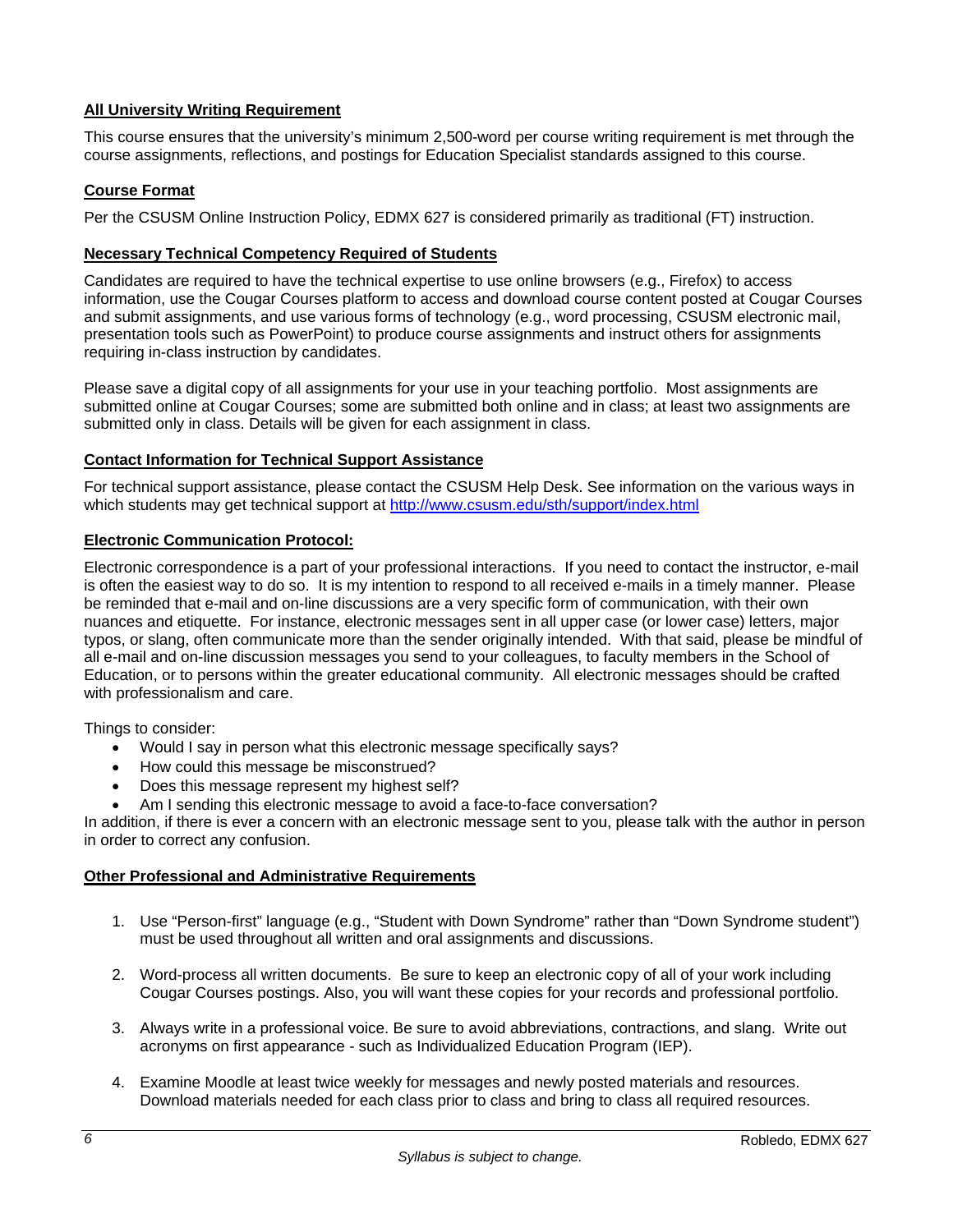- 5. Complete and post all assignments on the due dates for full credit. If you have extraordinary circumstances that impact completion of your assignments, please inform the instructor.
- 6. Participate in class discussions and group activities and demonstrate positive interpersonal skills with classmates and guests. Participation points are assigned on the basis of participation, collegiality, collaborative effort, and professionalism in interactions with fellow students, the instructors and guests.
- 7. If you are to miss class, be sure to select a class "buddy" to ensure that you receive handouts and information when you must miss class. You may wish to have the following: Buddy: Phone#: e-mail:

| <b>Assignments</b>                                                            | <b>Notes</b>                                                                            | <b>Points</b> |
|-------------------------------------------------------------------------------|-----------------------------------------------------------------------------------------|---------------|
| <b>Session Participation</b>                                                  | Attendance at each class session with active<br>participation.                          | 16            |
| Eco Map and Report                                                            | Report on personal ecological systems with your<br>own quilt square for the Class Quilt | 8             |
| Practice Administration of<br>Woodcock-Johnson III<br><b>Achievement Test</b> | Submit protocols and written response                                                   | 8             |
| Instrument Review Report and<br><b>Share Fair</b>                             | Post review on Moodle and present to class                                              | 8             |
| Progress Monitoring, Ecological<br>Assessment, and Task Analysis<br>Project   | Observation report and task analysis                                                    | 20            |
| <b>Assessment Case Study:</b>                                                 |                                                                                         | 40            |
| <b>Observation for Assessment</b>                                             | 10 points                                                                               |               |
| Case Study                                                                    | 15 points                                                                               |               |
| <b>IEP Meeting Preparation Plan</b>                                           | 15 points                                                                               |               |
| <b>Maximum Total Points:</b>                                                  |                                                                                         | 100           |

## **ASSIGNMENT POINT DISTRIBUTION, GRADING SCALE, AND DESCRIPTONS**

## **Grading Scale**

**93% = A 90% = A- 87% = B+ 83% = B 80% = B- 78% = C+**  A grade of C+ or better is required for a course to count toward a credential. Points below  $77\% = F$ .

There is no Final Exam in this course

## **Late Assignments**

All assignments are expected to be completed by the assigned due date. If you have extraordinary circumstances that impact completion of your assignments or have questions or concerns, please contact the instructor(s) immediately. Acceptance of late work will be at the professor's discretion and will only be allowed if the student has contacted the professor prior to the original due date. All late assignments will receive a **20% deduction** in point value.

## **In-Class and Online Participation (16 points maximum)**

Regular, punctual attendance is critical and expected in the teaching profession. Because this class is participatory in nature, the experiences and discussions are difficult to recreate. Additionally, it is important that each class member have the opportunity to exhibit collaborative teaming and participatory behavior. Participation points are assigned based upon the following criteria: collaborative cooperation in all face-to-face and web-based classes and group assignments; enthusiasm for the content and activities; respect for speakers; patience and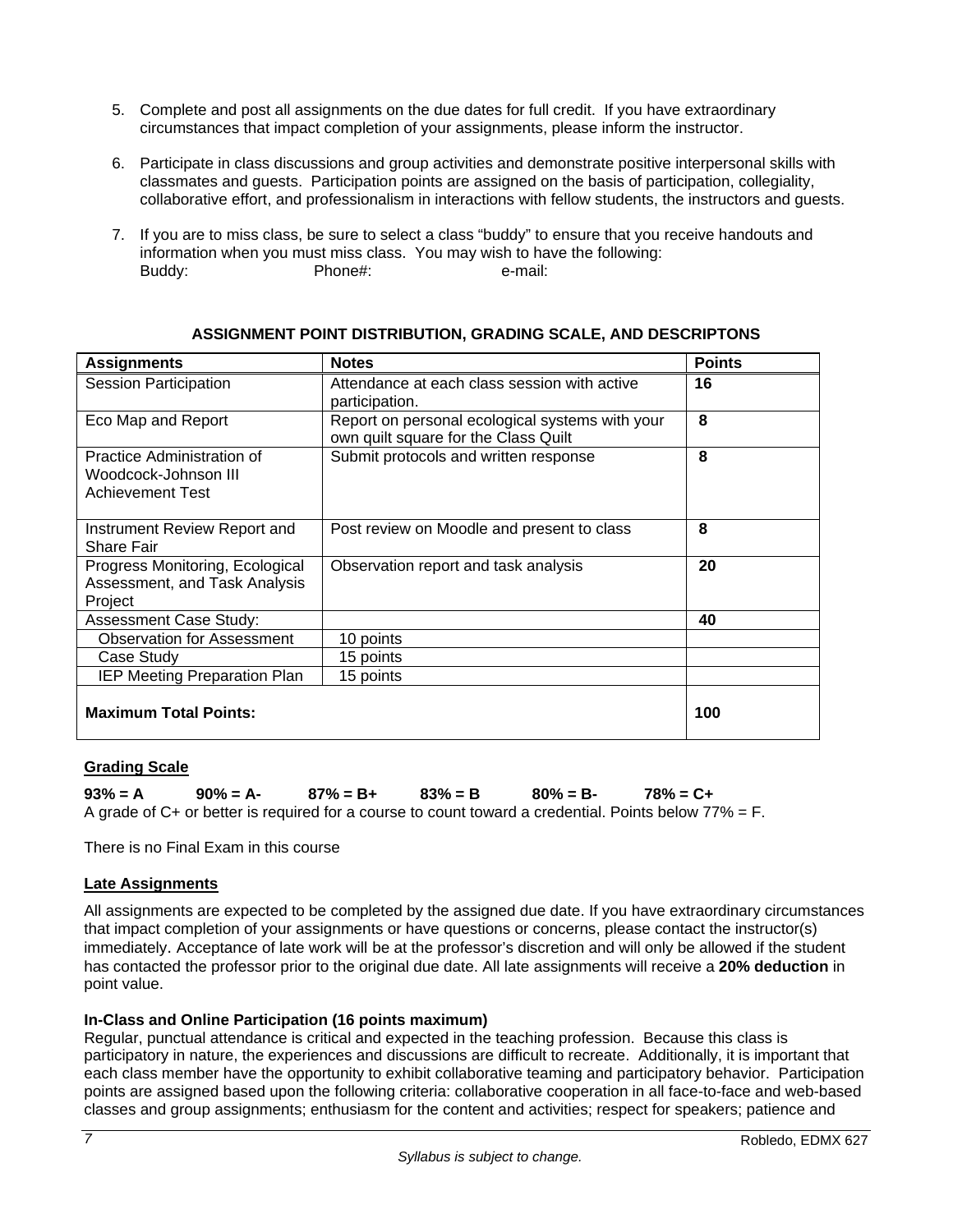flexibility with the technology; appropriate use of all assessment materials. **One point deducted for each absence or lack of participation in class. One-half point deducted for arriving to class 15 or more minutes late.**

## **Ecological Design Map and Reflective Paper: (8 points total)**

Candidates learn about Urie Brofenbrenner's work on systems theory of development across the life span and understanding children/learner behaviors. During this process, each candidate creates an individual Ecological Design Map of their own. Examples of past maps will be shared. This is an individual creative assignment. Each candidate also composes a 3-4 page reflective paper explaining her/his Ecological Design Map.

## **Practice Administration of the Woodcock Johnson: (8 points)**

Requirement is to practice administering the WJ to another classmate and share out as whole group. The format for reporting is found at the end of this syllabus. You must submit your protocols with your written summary.

## **Instrument Review and Instrument Fair: (8 points)**

Each candidate selects and reviews a commercially available educational assessment instrument and writes a guide for the use and interpretation of the instrument. All reviews are posted for classmates on Cougar Courses and are shared with classmates in a live class, so that each member of the class has a composite set of commonly used assessments. Participation in the Instrument Fair with the instrument is required.

#### **Progress Monitoring, Ecological Assessment and Task Analysis Project: (20 points)**

Candidates will observe a classroom that supports students with moderate/severe disabilities, selected by the instructors, to observe data collection and progress monitoring in action. In addition, candidates will conduct an ecological assessment on one student examining their performance in multiple learning environments. Based on this assessment, candidates will choose one environment (and skill set within that environment) to create a task analysis. Candidates will observe on-site for half of a school day. Components of the project include:

- 1) Observation Report (10 points)
- 2) Ecological Assessment (5 points)
- 3) Task Analysis (5 points)

(See Progress Monitoring, Ecological Assessment, and Task Analysis Project at the end of the syllabus.) Please note that this assignment counts as 2 hours toward your Breadth of Experience Requirement/Assignment in EDMX 575.

#### **Assessment Case Study: (40 points)**

Each candidate selects and conducts this comprehensive assessment case study for a student who is eligible for special education or who is being referred for an initial assessment for consideration for special education services. A detailed grading rubric will be provided in class. This assignment has three components:

1) Observation for Assessment (10 points)

2) Case Study Report (15 points)

3) IEP Meeting Preparation Plan (15 points)

(See assignment report templates at the end of the syllabus.)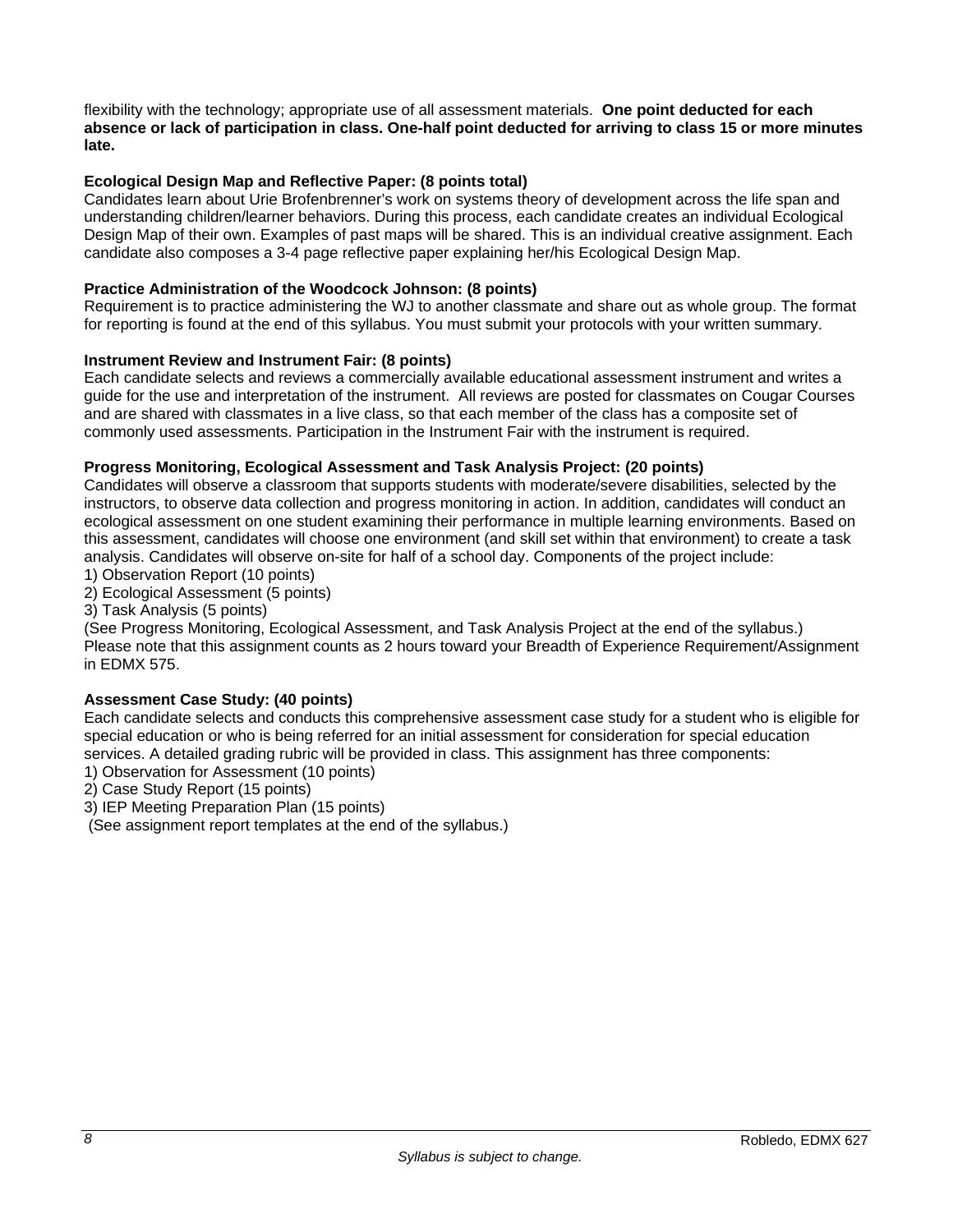## **SCHEDULE/COURSE OUTLINE**

## **\*\*The instructors reserve the right to modify the schedule**.\*\*

| <b>Session</b>         | <b>Topic</b>                                                               | Reading               | <b>Assignments Due</b>         |
|------------------------|----------------------------------------------------------------------------|-----------------------|--------------------------------|
|                        | Introduction to Course                                                     | Syllabus<br>P&G 1-2   |                                |
| 8/31                   | <b>Ecological Systems Theory</b><br>Foundational Concepts in Assessment    | <b>B, M &amp; S 3</b> |                                |
|                        | Methods of Assessment                                                      |                       |                                |
|                        |                                                                            |                       |                                |
|                        | Intro: Assessment Case Study                                               | P&G 3-4, pp.98-103    | <b>Ecological Paper Due</b>    |
| 9/7                    | Psychometrics                                                              |                       |                                |
|                        | Sharing of Ecological Quilt Square                                         |                       |                                |
|                        |                                                                            |                       |                                |
| 9/14                   | Pre-Referral, Multi-Tiered System of<br>Supports, Referral, Timelines, and | P&G 5-8, 16, 18       |                                |
|                        | <b>Multidisciplinary Teams</b>                                             |                       |                                |
|                        | <b>Determining Eligibility</b>                                             |                       |                                |
|                        |                                                                            |                       |                                |
| 9/21                   | Intro: Progress Monitoring, Ecological                                     | B, M, & S 4, 5 (pp.   |                                |
|                        | Assessment, and Task Analysis Project                                      | 157-160, pp.165-      |                                |
|                        | <b>Progress Monitoring</b>                                                 | 176)                  |                                |
|                        | <b>Ecological Assessment</b>                                               |                       |                                |
|                        | <b>Behavioral Data Collection</b><br><b>Task Analysis</b>                  |                       |                                |
|                        |                                                                            |                       |                                |
| 9/28                   | <b>Woodcock Johnson III Practice</b>                                       | <b>P&amp;G 9</b>      | <b>WJIII Report Due</b>        |
|                        | Administration                                                             |                       |                                |
|                        | Tests of Academic Achievement and                                          |                       |                                |
|                        | Assessments of Intelligence                                                |                       |                                |
| 10/5                   | Writing Comprehensive Reports and Goals                                    | P&G 17                |                                |
|                        | <b>Based on Assessment</b>                                                 |                       |                                |
|                        |                                                                            |                       |                                |
| 10/12                  | Special Guest Speaker: Jan Israel, School                                  | P&G 10-15             | <b>Progress Monitoring and</b> |
|                        | Psychologist                                                               |                       | <b>Task Analysis Due</b>       |
|                        | Assessments of Behavior:<br>Adaptive Behavior, Vineland Adaptive           |                       |                                |
|                        | Behavior Scales, Berry VMI, FBA                                            |                       |                                |
|                        |                                                                            |                       |                                |
|                        | Special Guest Speaker: Dr. Lori Heisler                                    |                       |                                |
|                        | Language Difference vs. Disability                                         |                       |                                |
|                        | Assessments of Speech and Language:                                        |                       |                                |
|                        | Peabody Picture Vocabulary Test 3; Test of                                 |                       |                                |
|                        | Auditory Comprehension of Language 3                                       |                       |                                |
| $11/2$                 | NO CLASS MEETING                                                           |                       | <b>Observation for Case</b>    |
|                        |                                                                            |                       | <b>Study/Parent Permission</b> |
|                        |                                                                            |                       | <b>Slip Due</b>                |
|                        | <b>Instrument Fair</b>                                                     |                       |                                |
| 11/17<br>$5:30 - 8:15$ |                                                                            |                       | <b>Instrument Report Due</b>   |
| p.m.                   |                                                                            |                       |                                |
| 12/8                   | Assessment Case Study SHARE                                                |                       | <b>Assessment Case Study</b>   |
| $5:30 - 8:15$          | <b>Course Evaluations</b>                                                  |                       | <b>Due</b>                     |
| p.m.                   |                                                                            |                       |                                |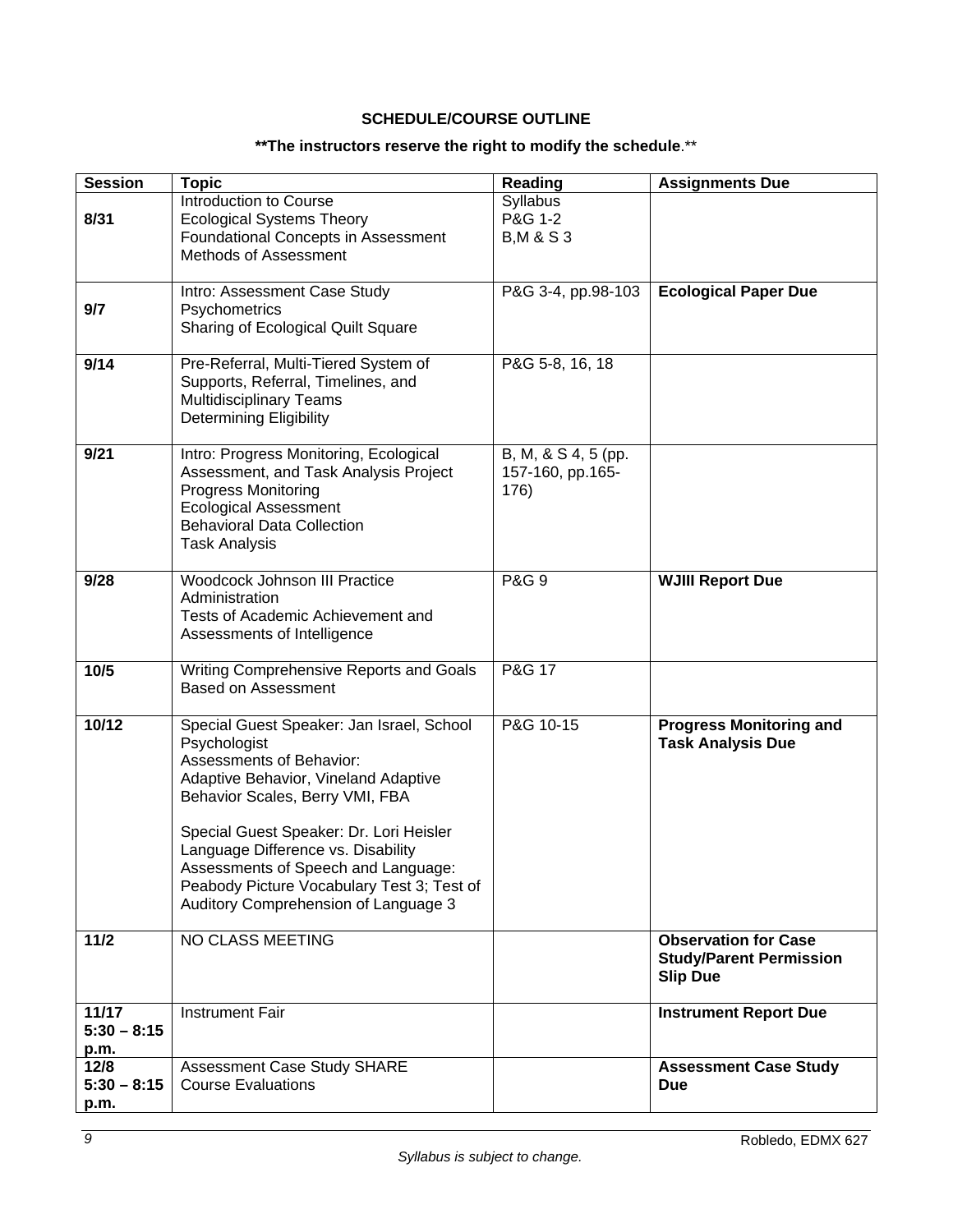## **COURSE REQUIREMENTS**

#### **Assignment Details and Templates**

#### **Ecological Reflective Paper Ecological Design Map (8 points)**

- 1. Create your own Ecological Design Map. Examples of past Design Maps will be available in class
- 2. Ecological Systems Self Report. Based upon your reflection and creation of your Ecological design map, write a three - four page paper reflecting upon the following.
	- a. Write a description of each of the ecosystems in your map and their importance to you. This should take about two pages, one long paragraph for each subsystem.
	- b. Write a 1-paragraph reflection on how this experience helps you in better understanding and accepting differences in culture, cultural heritage, ethnicity, language, age, religion, social economic status, gender identity/expression, sexual orientation, and abilities and disabilities of individuals.
	- c. How might you use this data to engage students with curriculum?

#### **WJ Practice Administration Lab Sheet (8 points)**

#### **Team Members**: \_\_\_\_\_\_\_\_\_\_\_\_\_\_\_\_\_\_\_\_\_\_\_\_\_\_\_\_\_\_\_\_\_\_\_\_\_\_\_\_\_\_\_\_\_\_\_

Assume the person you are testing is a  $6<sup>th</sup>$  grader performing at approximately a  $3<sup>rd</sup>$  grade level. Administer **all** subtests of WJIII (except Handwriting). Choose one subtest to describe in this Lab Sheet. Papers are due at end of class session.

#### **Name of Subtest:**

#### **Brief description of subtest**

*(Example: Letter-Word Identification: naming letters and reading words aloud from a list)* 

**Timed Test? If so, what is length of time?** 

**Basal/Ceiling? If so, what is basal/ceiling? …3 in a row or 6 in a row?** 

**Do you need to complete a page due to visual stimulus after student reaches ceiling?** 

**Were suggested starting points provided and if so, do you feel they were appropriate? If not, please explain.** 

**Provide a brief description of how subtest is administered.** 

**How is subtest scored?** 

**Problems or concerns with ease of administration? … use of materials? …maintaining an objective demeanor?** 

**Reflection on this Practice Administration Lab.** One paragraph per team member on how this assignment and in-class training has provided you the opportunity to acquire the knowledge and skills necessary to assess students in a comprehensive manner.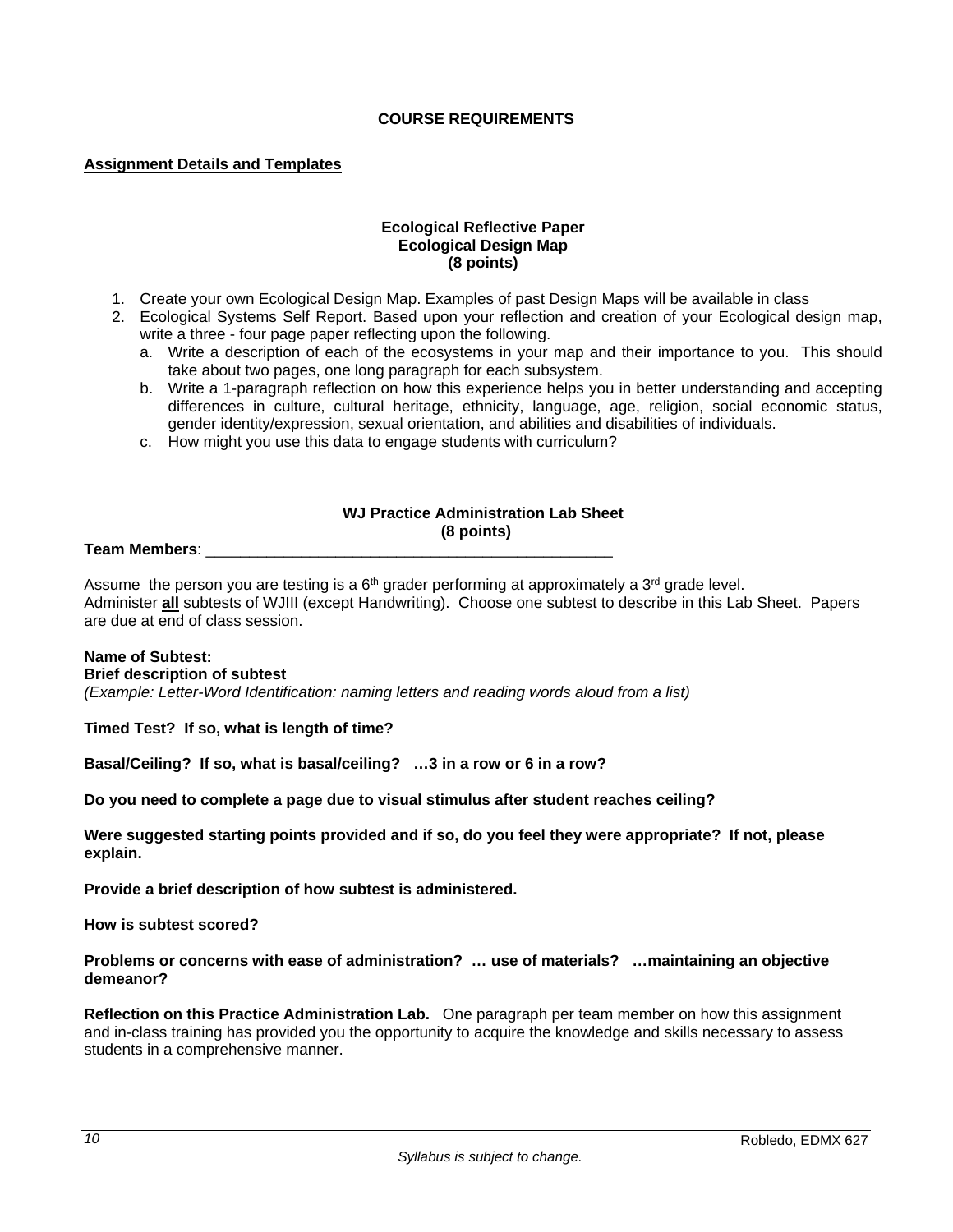## **Instrument Review Report and Share Fair (8 points)**

## **REPORT TEMPLATE:**

#### **Name:**

#### **Title of Instrument:**

Publisher, website, address, phone, edition(s) or forms, cost if known

#### **Technical Overview:**

Components, uses, derived scores, item development

#### **Standardization:**

Standardization sample(s), and any sub-groups or special samples, norm development, were individuals with disabilities, or those learning a second language in the sample?

#### **Administration of the Instrument:**

Time, qualifications of evaluator, method: interview or direct administration, giving instructions, completing forms, giving credit for direct administration items, adaptations allowed.

#### **Interpreting Performances and Clinical Judgment of Results:**

Scores available, characteristics of scores and how they can be used, partial credit if allowed.

For what group of learners would the results from this instrument be considered accurate?

Would results be appropriate for individuals with disabilities or second language learners?

Are there learners for whom conditions of the environment must be modified before administration of the instrument and its components?

How could one consider the results of this instrument as a component of a battery of measures?

#### **Writing Prompt:**

Write 3-4 paragraphs reflecting how this experience increases your skill in evaluating, selecting, administering and interpreting assessment devices.

#### **SHARE FAIR:**

In class you will present your assessment tool. Please bring the assessment tool to class to show your classmates. Your presentation should be no more than 5 minutes. Focus on the pros and cons of your assessment tool.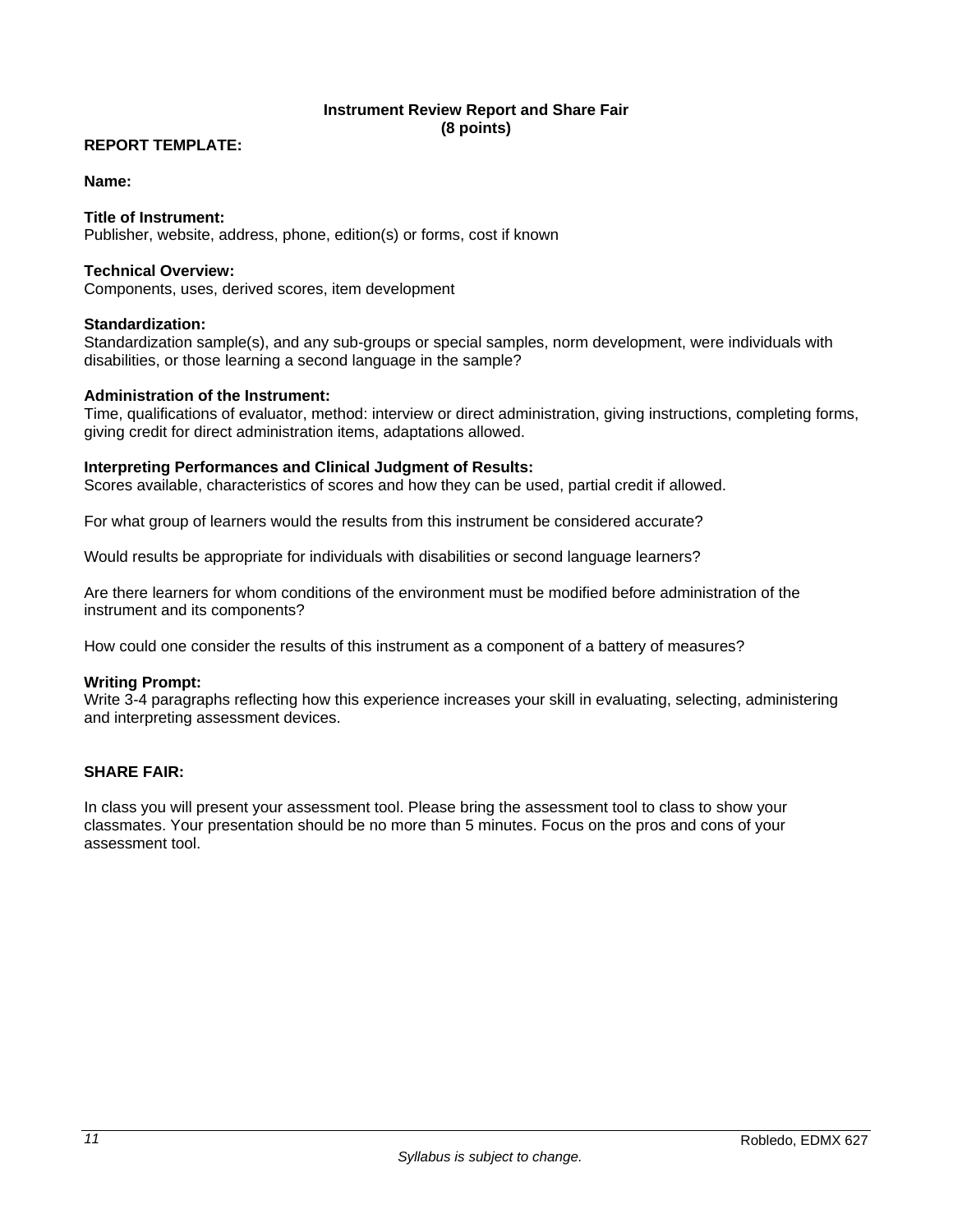#### **Progress Monitoring and Task Analysis (20 points)**

Candidates will observe a classroom that is serving students with moderate/severe disabilities, selected by the instructor, to observe data collection and progress monitoring in action. In addition, candidates will conduct an ecological assessment on one student examining their performance in multiple learning environments (classroom, recess area, bathroom, and lunch area). Based on this assessment, candidates will choose one environment (and skill set within that environment) to create a task analysis. Candidates will observe on-site for half of a school day. The following components must be included in your report:

## 1. *Observation Report*: (10 points)

In this section you will summarize and reflect on your observation by addressing the following questions:

- Describe the setting in which you observed.
- Describe the observed characteristics of the students in the setting. Include in your description the students' social, academic, communication, movement, mobility, sensory and specialized health care characteristics and supports.
- Describe the activities/events you observed (activities, materials, teaching methods/approaches, and specialists observed, if applicable).
- Describe the types of data collection/progress monitoring you observed. How often is it collected? How is it analyzed? How does it guide instruction? This section must also include your time sheet signed by the teacher you are observing. Observation Report must be at least 3 pages.

#### 2. **Ecological Assessment:** (5 points)

 An ecological assessment examines the student's total learning environment. For this portion of the project you will choose one student to observe in multiple environments (classroom, outside recess area, bathroom, or lunch area). In your report, describe how the student is functioning in at least 2 environments. Please be sure to use pseudonyms.

## 3. *Task Analysis and Data Sheet:* (5 points)

As Snell and Brown indicated, "Analyzing a task and breaking it down into teachable steps for a student is not a trivial process." In this section you will be creating a task analysis data collection form based on a student you conducted an ecological assessment on during your observation.

- Based on your ecological assessment, select an environment and skill set that is an area of need for your student. Be sure that it is functional, age-appropriate, and requires multiple components (not a discrete skill).
- Define the target skill simply, including a description of the settings and materials most suited to the natural performance of the task.
- Perform the task yourself and/or observe others performing the task and note the steps involved. Adapt the steps to suit the student's disabilities and skill strengths as best you can.
- Write out the task steps so that steps (a) are stated in terms of observable behaviors; (b) result in visible change in the product or process; (c) are ordered in a logical sequence; (d) are written in second-person singular so that they could serve as verbal prompts (if used); and (e) use language that is not confusing to the student, with the performance details that are essential to assessing performance enclosed in parentheses.
- Develop the task analysis data collection form. See example in Brown, McDonnell, & Snell p. 160. For this assignment please include the following components: target skill definition, setting, instructional cue, data collection schedule, probe schedule, materials, criterion, task steps with dates for data collection for baseline, teaching, and probe, recording key, and an area for anecdotal comments.
- Describe the types of prompts you will use to teach this skill and how you will work to fade prompts. (2-3 paragraphs).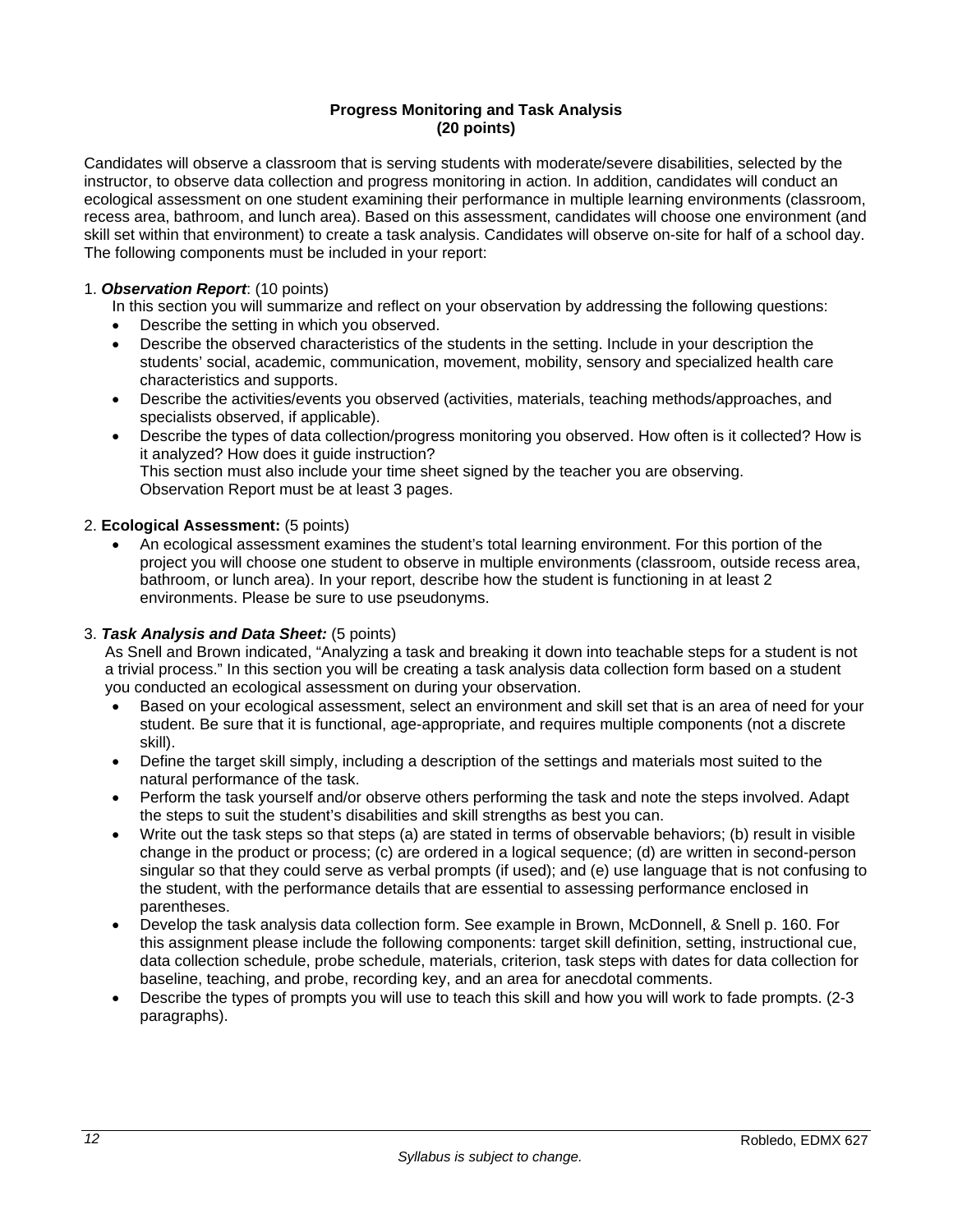#### **Assessment Case Study (40 points)**

## **I.** *OBSERVATION FOR ASSESSMENT REPORT TEMPLATE* **(10 points)**

## **Heading (1 point):**

Child's Name: (use a pseudonym) Name: (your name) C.A.: (chronological age) C.A.: (chronological age) Grade:

## **Reason for Assessment (1 point):**

Initial referral, triennial review, change of placement, transition, program exit.

#### **Placement (1 point):**

Describe current placement and related services provided, summarize previous placements and/or services. Get information from records.

## **Background Information (2 points):**

Provide a brief summary of background information, impact of impairment/disability on development and/or school performance, previous assessment results. Review records (special education file, cum folder, teacher interview) to obtain information.

## **Interactions with Others (1 point):**

Discuss interactions with teachers, service providers, assessors, peers, adults, observer, social interactions in the classroom and in other environments (playground, cafeteria, physical education (P.E.), etc.).

## **Present Levels of Performance (2 points):**

*Performance in the general education setting(s):* Math, Language Arts, P.E., English Language Development (for 2nd language learners), etc.

*Performance in the special setting(s):* SAI, RSP, Learning Centers, speech therapy, physical therapy, occupational therapy, orientation and mobility, etc.

#### **Areas in Need of Assessment (1 point):**

Based on your observation, review of records, and interview with teacher, *in your opinion*, what do you see as areas in need of assessment: academic, social/emotional (social communication and social understanding/skills), communication (verbal and non-verbal), motor (fine and gross motor; sensory), self-help, vocational/employment, independent living skills, visual and auditory processing, and so forth.

## **Recommendations for Assessment Sessions (1 point):**

Based on your observation, review of records, and interview with teacher, describe recommendations for upcoming assessment sessions in the following areas:

- Instrumentation: instrument, subtests, materials
- Set up of assessment environment, number and length of sessions
- Behavior management and/or intervention during assessment process to maintain student engagement
- Need of interpreter to provide support for English Language Learner

#### *NOTE:* **This observation report must be completed before conducting any assessments. Be sure to secure parental consent prior to this observation. You must submit the Parent Permission form with your paper.**

## **II.** *CASE STUDY REPORT TEMPLATE* **(15 points)**

Note: Write in complete sentences, this is a narrative report, no outlines please.

#### **1. HEADING (1 point):**

Child's Name: (fictitious) Evaluator's Name: Grade of Placement: Case Controller Controller Date of Evaluation:

Age: Child's Placement: (SDC, RSP, etc.)

## **2. BACKGROUND INFORMATION (1 point):**

Provide one to two thorough paragraphs on the child's background including age, gender, ethnicity, educational background, family systems, previous special services, other notes of interest. Please be sure not to use the child's real name, or that of his/her school building, teachers, or parents.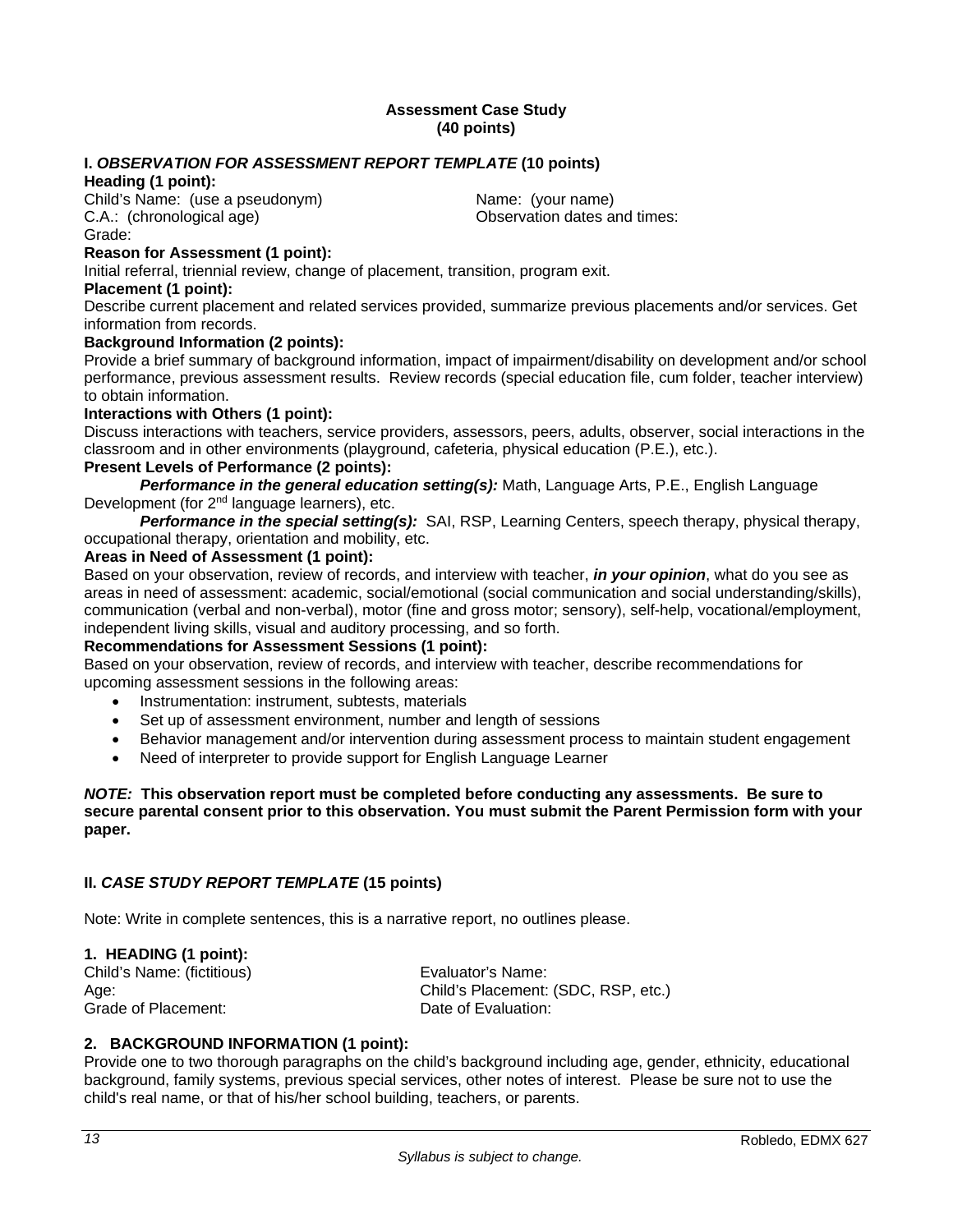## **3. INTERACTIONS BETWEEN ASSSESOR AND FOCUS STUDENT (1 point):**

Provide one to two paragraphs on your interactions with the focus student, establishing rapport, responses to your questions, warmth, shyness, verbal expressiveness, accuracy of child's perceptions of your questions, other notes of interest.

## **4. INSTRUMENTATION AND RESULTS OF ASSESSMENT (3 points):**

Provide a brief one-paragraph description of **each** instrument used (e.g. title, purpose, name of selected sections and/or subtests administered). Immediately following each descriptor, present the results from that instrument (see example below). You may use a separate table for each instrument similar to this example.

| <b>WOODCOCK JOHNSON R/III</b>     | <b>Year: 2008</b> | <b>Year: 2011</b> | <b>Year: 2014</b> |
|-----------------------------------|-------------------|-------------------|-------------------|
| <b>Letter Word Identification</b> | 50                | 55                | 67                |
| <b>Passage Comprehension</b>      | 45                | 50                | 52                |
| <b>Calculation</b>                | 50                | 55                | 60                |
| <b>Word Attack</b>                | 50                | 52                | 54                |
| <b>Quantitative Concepts</b>      | 33                | 37                | 42                |

## **5. INTERPRETATION OF RESULTS (4 points):**

This is an essential section and the true heart of the process. Employing good clinical judgment, interpret the meaning of the results you have acquired. Be sure to state whether you consider the results accurate, inflated, or deflated and state your reasons. Be sure to indicate how the results should be used in educational planning. Remember, you do not make recommendations about placement (e.g. SED, SDC, RSP, LH, etc.) that is decided in the IEP meeting. However, when you are a district teacher and serving an IEP team in the future, it would be within your purvey to make recommendations about how your results might affect recommended time in general and special ed classrooms, provision of support services, involvement of family and parents and other notes of interest. Remember our goal is inclusion, and integrated services.

## **6. SUMMARY & RECOMMENDATIONS (4 points):**

This summary may be one to two paragraphs and should include a summary of your results and recommendations. As in the interpretation section above, this is a key component of your report and goes far beyond mere reporting of technical data. In this section, provide a brief summary statement about current levels of function. Then provide more specific and detailed recommendations regarding materials, curricular adaptations, length and duration of specific support services, time in general and special education, behavior management, pre-vocational goals, and other notes of interest.

## **7. RESPONSE TO THIS PROCESS (1 point):**

This is also an essential part of this assignment. In a formal report for the schools, you would not include this section. For this university assignment, your professor wants to read about your response to this process. Please provide at least two paragraphs. Do not skimp on this important section. If you "run out of steam" by this point, put the report aside and re-visit it the next day.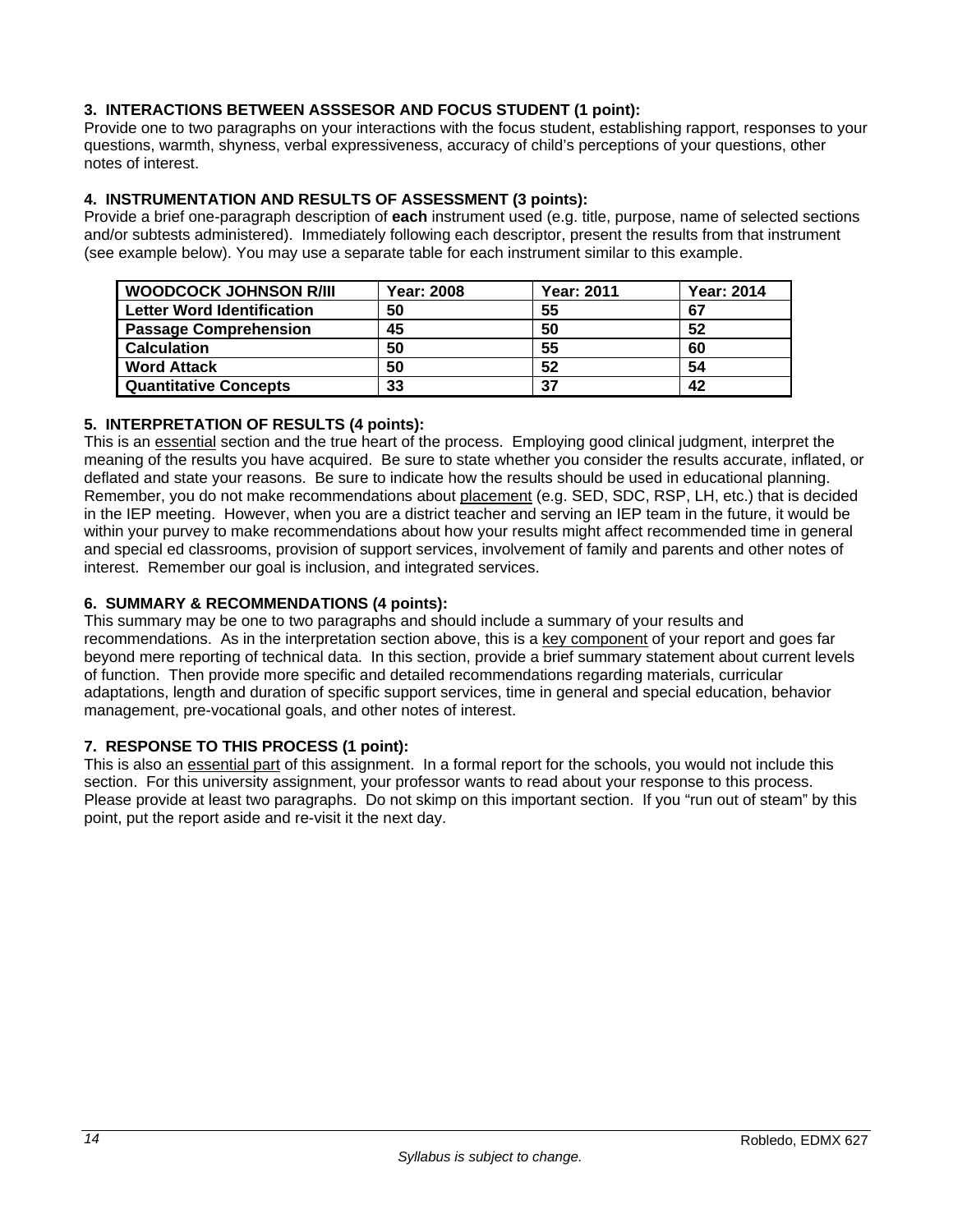## **III.** *IEP MEETING PREPARATION PLAN TEMPLATE* **(15 points)**

This assignment helps you prepare your notes and recommendations for an IEP meeting. Always be prepared, and never enter an IEP meeting with forms completed, expecting parents to merely sign off!

#### **1. PRESENT LEVELS OF PERFORMANCE (4 points):**

Based on information gathered for your case study, discuss student's strengths, preferences and interests. Describe student's present academic levels in Reading, Writing and Mathematics. Address student's communication development, gross/fine motor skills, social/emotional/behavioral development, vocational, and adaptive/living skills.

#### **2. SPECIAL FACTORS (1 point):**

In this section, discuss student need for assistive technology. If the student is an English Learner, consider the language needs of the child as those needs relate to the IEP. If the student's behavior impedes the learning of self or others, specify behavior interventions, strategies, and supports needed.

#### **3. ANNUAL IEP GOALS (3 points):**

Based on information gathered for your case study, write three annual IEP goals for the student. If you use percentages, be sure to provide a logical context for the calculation (8 out of 10 questions for 80%). If you have the child's previous IEP available, be sure to consider previous goals when formulating yours. Please be sure that all goals include a given, learner, observable and measurable behaviors, and criteria (methods of measurement).

#### **4. ACCOMODATIONS/MODIFICATIONS (1 point):**

Disclose your recommendations for aids, services, program accommodations or modifications and/or supports you believe will enable your students to successfully access curriculum and meet his/her academic goals. Be sure to discuss adaptations for an English learner.

#### **5. SERVICES (1 point):**

Provide recommendations about continuation or inception and duration of support services. Suggest periods for delivery and work towards integrated delivery of services (not during math, OK during home room, etc.). These services include occupational therapy, adapted physical education, speech/language services, etc.

#### **6. EDUCATIONAL SETTING (1 point):**

You will make recommendations about placement/changes of placement. These could include continuation of current placement, adaptation of time in general and special education settings, etc.

## **7. FAMILY SUPPORT SERVICES (2 points):**

Provide one thorough paragraph on the inclusion and collaboration of parents and extended family in the process. This is essential to the entire process! Be sure to incorporate the requests and interests of the parents in your selection of areas assessed, your recommendations for behavior and instructional management, and inclusion of parents in all steps of this process.

#### **8. CONSULTATIVE COLLABORATION FOR INCLUSIVE PRACTICE (1 point):**

Provide one thorough paragraph regarding supporting this child in the general classroom and curriculum. Provide information on the extent of support needed, tips for the gen. ed. teacher, establishing co-teaching, etc.

## **9. IEP MEETING AGENDA (1 point):**

Provide an agenda that would be followed for this child's IEP meeting. This should be in list format. (Template will be provided in class)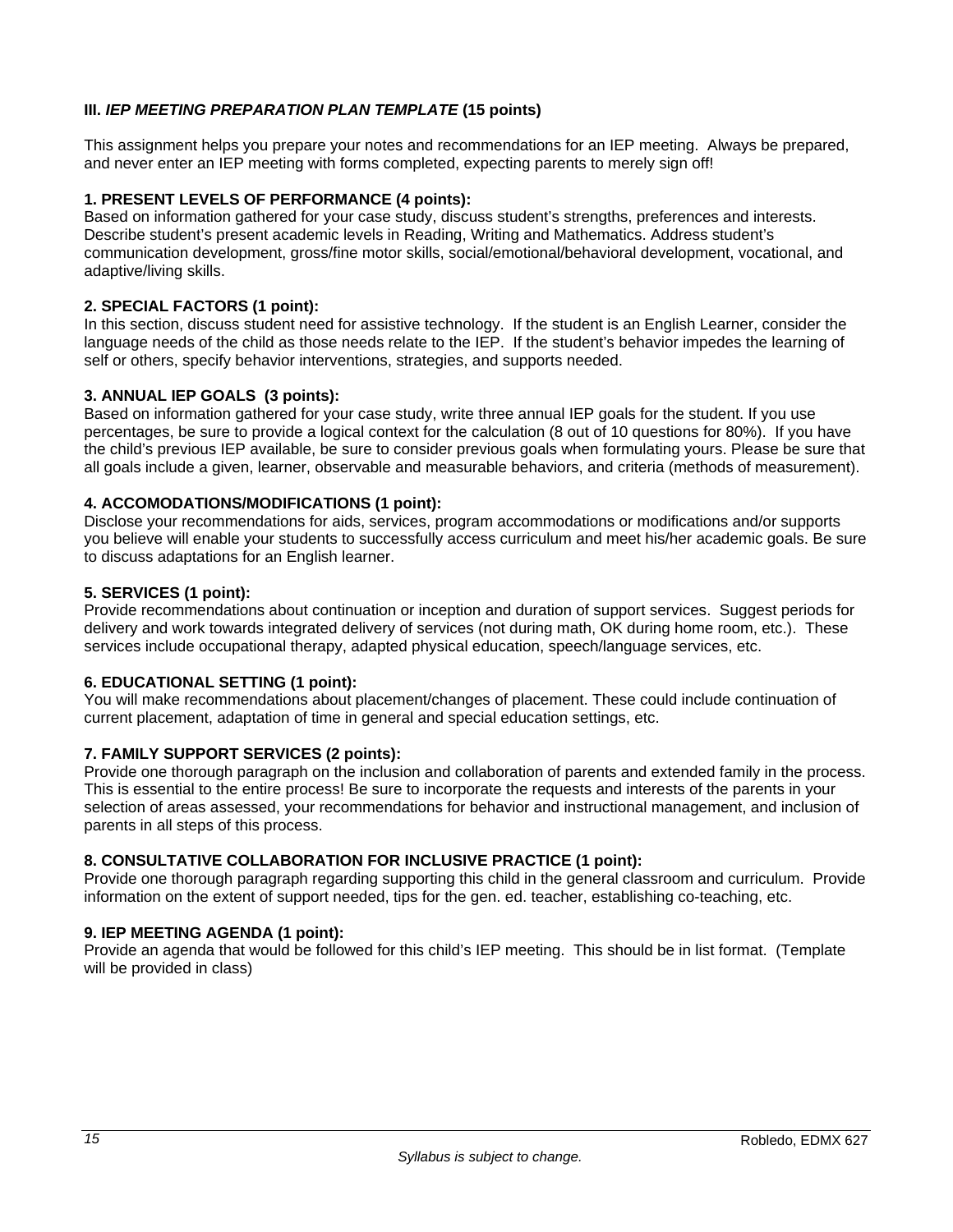| <b>Components</b>                                                                                                                                                                                                                                                                                                                    | <b>No Submission</b><br>(0)                                                              | Does Not Meet<br><b>Expectations</b><br>(Requires significant more<br>understanding, instruction,<br>and/or experience)<br>(1)                                                                                                                                                                                                                                                                                                                                              | Approaching<br><b>Expectations</b><br>(Demonstrates<br>understanding but requires<br>additional coaching or<br>clarification)<br>(2)                                                                                                                                                                                                                                                                                  | <b>Meets</b><br><b>Expectations</b><br>(Meets the expectations<br>as stated in<br>component)<br>(3)                                                                                                                                                                                                                                                                                                                                | <b>Exceeds</b><br><b>Expectations</b><br>(Understands and/or<br>performs beyond<br>stated expectations)<br>(4)                                                                                                                                                                                                                                                                                                                                                                                             | <b>Score</b><br><b>Earned</b> |
|--------------------------------------------------------------------------------------------------------------------------------------------------------------------------------------------------------------------------------------------------------------------------------------------------------------------------------------|------------------------------------------------------------------------------------------|-----------------------------------------------------------------------------------------------------------------------------------------------------------------------------------------------------------------------------------------------------------------------------------------------------------------------------------------------------------------------------------------------------------------------------------------------------------------------------|-----------------------------------------------------------------------------------------------------------------------------------------------------------------------------------------------------------------------------------------------------------------------------------------------------------------------------------------------------------------------------------------------------------------------|------------------------------------------------------------------------------------------------------------------------------------------------------------------------------------------------------------------------------------------------------------------------------------------------------------------------------------------------------------------------------------------------------------------------------------|------------------------------------------------------------------------------------------------------------------------------------------------------------------------------------------------------------------------------------------------------------------------------------------------------------------------------------------------------------------------------------------------------------------------------------------------------------------------------------------------------------|-------------------------------|
| <b>Observation for</b><br><b>Assessment Report:</b><br>Heading, Reason<br>For Assessment,<br>Placement,<br><b>Background</b><br>Information,<br><b>Interaction with</b><br><b>Others, Present</b><br>Levels of<br>Performance, Areas<br>in Need of<br>Assessment, and<br><b>Recommendations</b><br>for Assessment<br><b>Sessions</b> | No assignment<br>submitted.<br>Assignment<br>submitted after<br>agreed upon due<br>date. | Partial or incomplete<br>heading, reason for<br>assessment, placement,<br>background information,<br>and interaction with others.<br>Partial or incomplete<br>information in present<br>levels of performance in all<br>areas.<br>Partial or incomplete<br>information in areas of<br>needed assessment.<br>Partial or incomplete<br>information in<br>recommendations for<br>upcoming assessment.<br>Does not use person-first<br>language.<br>Does not use<br>pseudonyms. | Limited information for<br>heading, reason for<br>assessment, placement,<br>background information,<br>and interaction with others.<br>Limited information in<br>present levels of<br>performance in all areas.<br>Limited information in<br>areas of needed<br>assessment.<br>Limited information in<br>recommendations for<br>upcoming assessment.<br>Uses person-first language<br>and pseudonyms<br>consistently. | Complete information<br>for heading, reason for<br>assessment,<br>placement, background<br>information, and<br>interaction with others.<br>Complete information in<br>present levels of<br>performance in all<br>areas.<br>Complete information in<br>areas of needed<br>assessment.<br>Complete information in<br>recommendations for<br>upcoming assessment.<br>Uses person-first<br>language and<br>pseudonyms<br>consistently. | Professionally detailed<br>information for<br>heading, reason for<br>assessment,<br>placement,<br>background<br>information, and<br>interaction with others.<br>Professionally detailed<br>information in present<br>levels of performance<br>in all areas.<br>Professionally detailed<br>information in areas of<br>needed assessment.<br>Professionally detailed<br>information in<br>recommendations for<br>upcoming<br>assessment.<br>Uses person-first<br>language and<br>pseudonyms<br>consistently. |                               |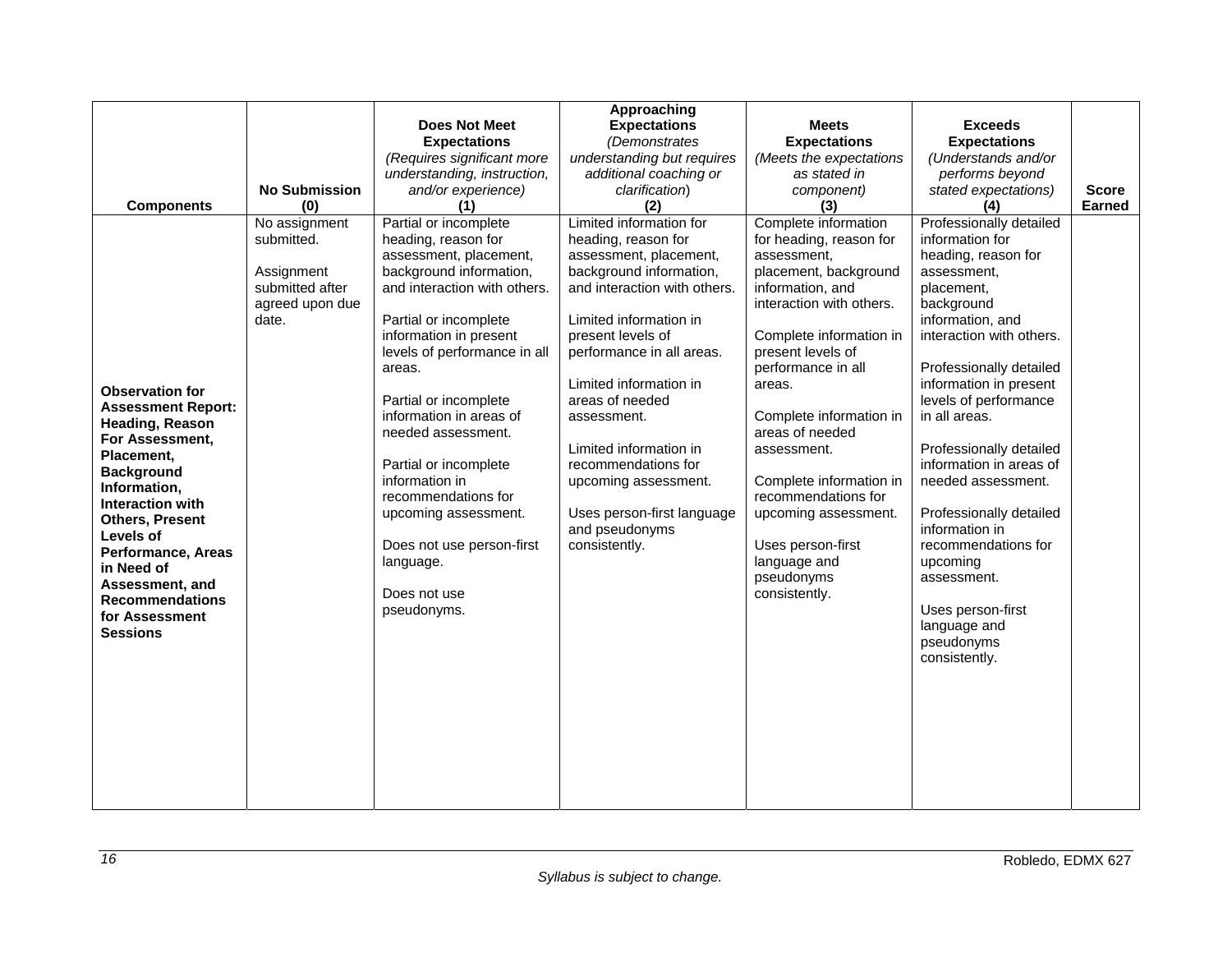| <b>Components</b><br><b>Assessment Case</b><br><b>Study Report:</b><br>Heading,<br><b>Background</b><br>Information, and<br><b>Interactions with</b><br><b>Focus Student</b> | <b>No Submission</b><br>(0)<br>No assignment<br>submitted.<br>Assignment<br>submitted after<br>agreed upon due<br>date. | <b>Does Not Meet</b><br><b>Expectations</b><br>(Requires significant more<br>understanding, instruction,<br>and/or experience)<br>(1)<br>Partial or incomplete<br>information about the focus<br>student.<br>Partial or incomplete<br>information on background<br>information on focus<br>student.<br>Partial or incomplete<br>information describing your<br>interactions with the focus<br>student.<br>Does not use person-first<br>language.<br>Does not use<br>pseudonyms. | Approaching<br><b>Expectations</b><br>(Demonstrates<br>understanding but requires<br>additional coaching or<br>clarification)<br>(2)<br>Limited information about<br>the focus student.<br>Limited information on<br>background information on<br>focus student.<br>Limited information<br>describing your<br>interactions with the focus<br>student.<br>Uses person-first language<br>and pseudonyms<br>consistently. | <b>Meets</b><br><b>Expectations</b><br>(Meets the expectations<br>as stated in<br>component)<br>(3)<br>Complete information<br>about the focus<br>student.<br>Complete information<br>on background<br>information on focus<br>student.<br>Complete information<br>describing your<br>interactions with the<br>focus student.<br>Uses person-first<br>language and<br>pseudonyms<br>consistently. | <b>Exceeds</b><br><b>Expectations</b><br>(Understands and/or<br>performs beyond<br>stated expectations)<br>(4)<br>Professionally detailed<br>information about the<br>focus student.<br>Professionally detailed<br>information on<br>background<br>information on focus<br>student.<br>Professionally detailed<br>information describing<br>your interactions with<br>the focus student.<br>Uses person-first<br>language and<br>pseudonyms<br>consistently. | <b>Score</b><br><b>Earned</b> |
|------------------------------------------------------------------------------------------------------------------------------------------------------------------------------|-------------------------------------------------------------------------------------------------------------------------|---------------------------------------------------------------------------------------------------------------------------------------------------------------------------------------------------------------------------------------------------------------------------------------------------------------------------------------------------------------------------------------------------------------------------------------------------------------------------------|------------------------------------------------------------------------------------------------------------------------------------------------------------------------------------------------------------------------------------------------------------------------------------------------------------------------------------------------------------------------------------------------------------------------|---------------------------------------------------------------------------------------------------------------------------------------------------------------------------------------------------------------------------------------------------------------------------------------------------------------------------------------------------------------------------------------------------|--------------------------------------------------------------------------------------------------------------------------------------------------------------------------------------------------------------------------------------------------------------------------------------------------------------------------------------------------------------------------------------------------------------------------------------------------------------|-------------------------------|
| <b>Assessment Case</b><br>Study:<br>Instrumentation and<br><b>Results of</b><br><b>Assessment</b>                                                                            | No assignment<br>submitted.<br>Assignment<br>submitted after<br>agreed upon due<br>date.                                | Partial or incomplete<br>description and<br>presentation of<br>instrumentation and results<br>of assessment.<br>Does not use person-first<br>language.<br>Does not use<br>pseudonyms.                                                                                                                                                                                                                                                                                           | Limited description and<br>presentation of<br>instrumentation and results<br>of assessment.<br>Uses person-first language<br>and pseudonyms<br>consistently.                                                                                                                                                                                                                                                           | Complete description<br>and presentation of<br>instrumentation and<br>results of assessment.<br>Uses person-first<br>language and<br>pseudonyms<br>consistently.                                                                                                                                                                                                                                  | Professionally detailed<br>description and<br>presentation of<br>instrumentation and<br>results of assessment.<br>Uses person-first<br>language and<br>pseudonyms<br>consistently.                                                                                                                                                                                                                                                                           |                               |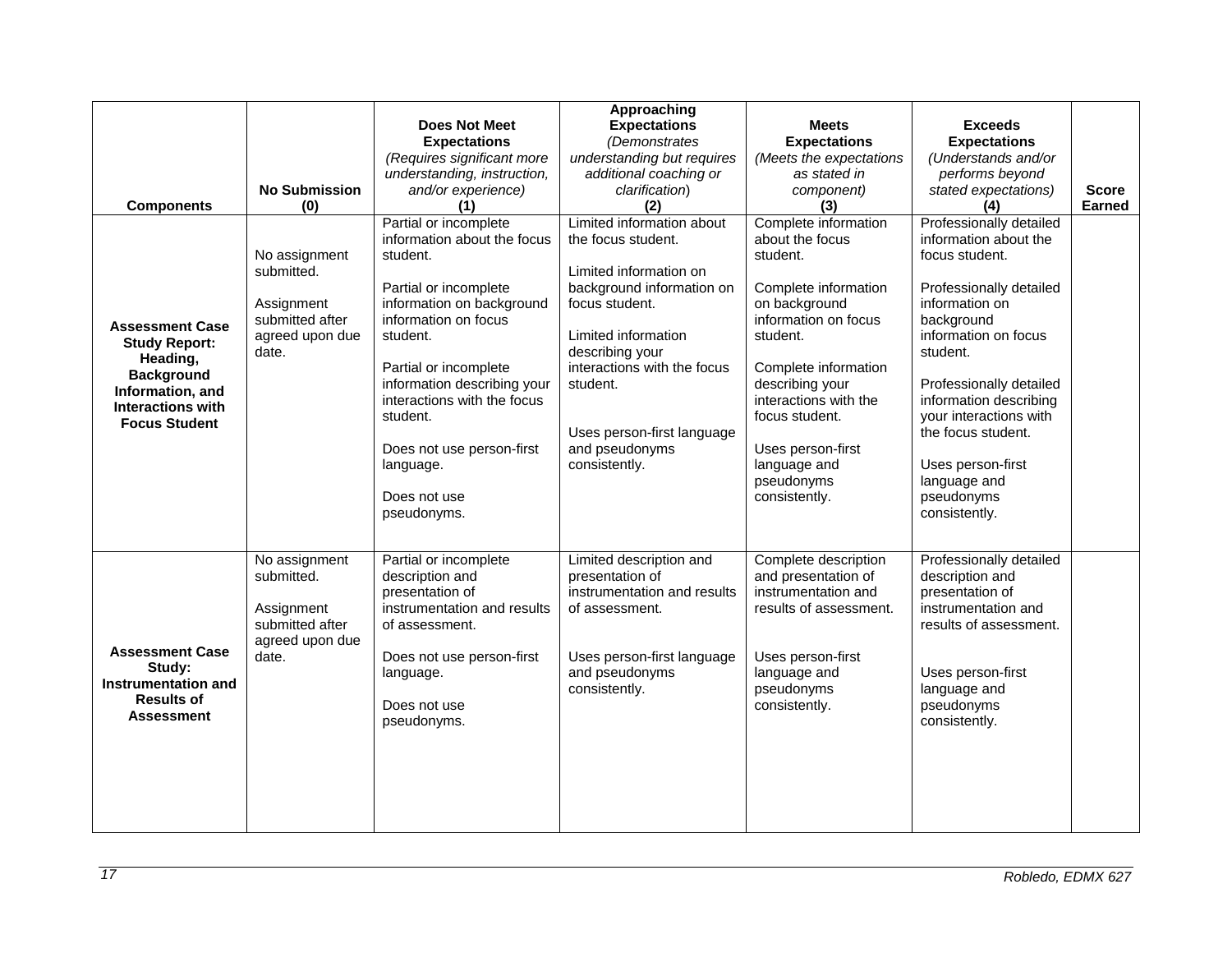| <b>Components</b><br><b>Assessment Case</b><br>Study:<br>Interpretation of<br><b>Results and</b><br><b>Summary and</b><br><b>Recommendations</b> | <b>No Submission</b><br>(0)<br>No assignment<br>submitted.<br>Assignment<br>submitted after<br>agreed upon due<br>date. | Does Not Meet<br><b>Expectations</b><br>(Requires significant more<br>understanding, instruction,<br>and/or experience)<br>(1)<br>Partial or incomplete<br>interpretation of<br>assessment results.<br>Interpretation does not<br>reflect good clinical<br>judgment.<br>Indication of how results<br>should be used in<br>educational planning,<br>focusing on inclusion and<br>integrated services is<br>partial or incomplete.<br>Partial or incomplete<br>summary of results and<br>recommendations.<br>Does not use person-first<br>language.<br>Does not use<br>pseudonyms. | Approaching<br><b>Expectations</b><br>(Demonstrates<br>understanding but requires<br>additional coaching or<br>clarification)<br>(2)<br>Limited interpretation of<br>assessment results.<br>Interpretation reflects good<br>clinical judgment.<br>Limited indication of how<br>results should be used in<br>educational planning,<br>focusing on inclusion and<br>integrated services.<br>Limited summary of results<br>and recommendations.<br>Uses person-first language<br>and pseudonyms<br>consistently. | <b>Meets</b><br><b>Expectations</b><br>(Meets the expectations<br>as stated in<br>component)<br>(3)<br>Clear interpretation of<br>assessment results.<br>Interpretation reflects<br>good clinical judgment.<br>Clear indication of how<br>results should be used<br>in educational planning,<br>focusing on inclusion<br>and integrated services.<br>Clear summary of<br>results and<br>recommendations.<br>Uses person-first<br>language and<br>pseudonyms<br>consistently. | <b>Exceeds</b><br><b>Expectations</b><br>(Understands and/or<br>performs beyond<br>stated expectations)<br>(4)<br>Professionally detailed<br>interpretation of<br>assessment results.<br>Interpretation reflects<br>good clinical judgment.<br>Professionally detailed<br>indication of how<br>results should be used<br>in educational<br>planning, focusing on<br>inclusion and<br>integrated services.<br>Professionally detailed<br>summary of results<br>and recommendations.<br>Uses person-first<br>language and<br>pseudonyms<br>consistently. | <b>Score</b><br>Earned |
|--------------------------------------------------------------------------------------------------------------------------------------------------|-------------------------------------------------------------------------------------------------------------------------|----------------------------------------------------------------------------------------------------------------------------------------------------------------------------------------------------------------------------------------------------------------------------------------------------------------------------------------------------------------------------------------------------------------------------------------------------------------------------------------------------------------------------------------------------------------------------------|---------------------------------------------------------------------------------------------------------------------------------------------------------------------------------------------------------------------------------------------------------------------------------------------------------------------------------------------------------------------------------------------------------------------------------------------------------------------------------------------------------------|------------------------------------------------------------------------------------------------------------------------------------------------------------------------------------------------------------------------------------------------------------------------------------------------------------------------------------------------------------------------------------------------------------------------------------------------------------------------------|--------------------------------------------------------------------------------------------------------------------------------------------------------------------------------------------------------------------------------------------------------------------------------------------------------------------------------------------------------------------------------------------------------------------------------------------------------------------------------------------------------------------------------------------------------|------------------------|
| <b>Assessment Case</b><br><b>Study: Response to</b><br>this process                                                                              | No assignment<br>submitted.<br>Assignment<br>submitted after<br>agreed upon due<br>date.                                | Partial or incomplete<br>response to this process.<br>Does not use person-first<br>language.<br>Does not use<br>pseudonyms.                                                                                                                                                                                                                                                                                                                                                                                                                                                      | Limited response to this<br>process.<br>Uses person-first language<br>and pseudonyms<br>consistently.                                                                                                                                                                                                                                                                                                                                                                                                         | Complete response to<br>this process.<br>Uses person-first<br>language and<br>pseudonyms<br>consistently.                                                                                                                                                                                                                                                                                                                                                                    | Professionally detailed<br>response to this<br>process indicating rich<br>learning.<br>Uses person-first<br>language and<br>pseudonyms<br>consistently.                                                                                                                                                                                                                                                                                                                                                                                                |                        |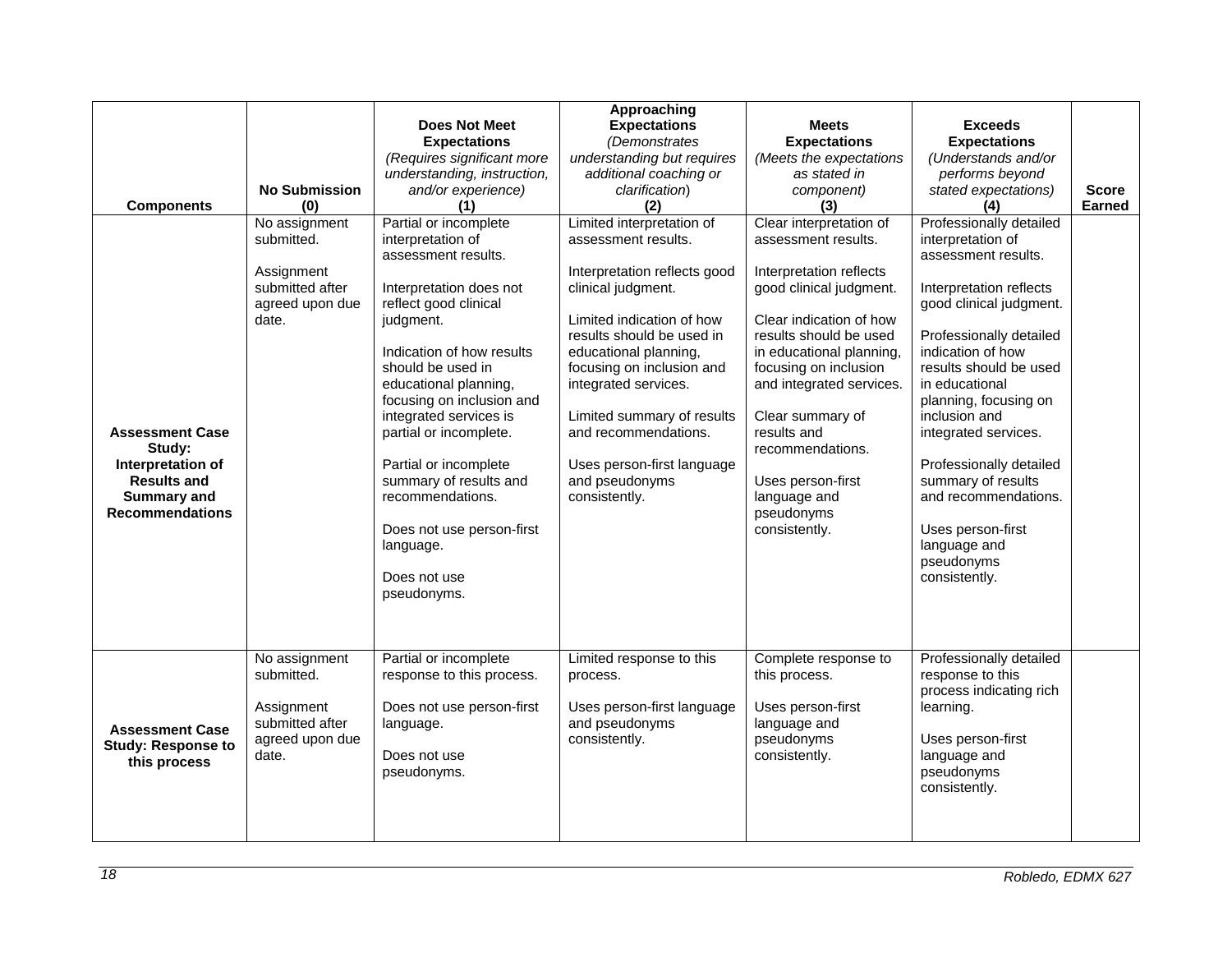|                                                                                                                                                                   | <b>No Submission</b>                                                                     | <b>Does Not Meet</b><br><b>Expectations</b><br>(Requires significant more<br>understanding, instruction,<br>and/or experience)                                                                                                                                                                                                                                                        | Approaching<br><b>Expectations</b><br>(Demonstrates<br>understanding but requires<br>additional coaching or<br>clarification)                                                                                                                                                                                                                                             | <b>Meets</b><br><b>Expectations</b><br>(Meets the expectations<br>as stated in<br>component)                                                                                                                                                                                                                                                                                    | <b>Exceeds</b><br><b>Expectations</b><br>(Understands and/or<br>performs beyond<br>stated expectations)                                                                                                                                                                                                                                                                                                          | <b>Score</b> |
|-------------------------------------------------------------------------------------------------------------------------------------------------------------------|------------------------------------------------------------------------------------------|---------------------------------------------------------------------------------------------------------------------------------------------------------------------------------------------------------------------------------------------------------------------------------------------------------------------------------------------------------------------------------------|---------------------------------------------------------------------------------------------------------------------------------------------------------------------------------------------------------------------------------------------------------------------------------------------------------------------------------------------------------------------------|---------------------------------------------------------------------------------------------------------------------------------------------------------------------------------------------------------------------------------------------------------------------------------------------------------------------------------------------------------------------------------|------------------------------------------------------------------------------------------------------------------------------------------------------------------------------------------------------------------------------------------------------------------------------------------------------------------------------------------------------------------------------------------------------------------|--------------|
| <b>Components</b>                                                                                                                                                 | (0)                                                                                      |                                                                                                                                                                                                                                                                                                                                                                                       | (2)                                                                                                                                                                                                                                                                                                                                                                       | (3)                                                                                                                                                                                                                                                                                                                                                                             |                                                                                                                                                                                                                                                                                                                                                                                                                  | Earned       |
| <b>Individual Education</b><br><b>Program Meeting</b><br><b>Preparation Plan:</b><br><b>Present Levels of</b><br><b>Performance and</b><br><b>Special Factors</b> | No assignment<br>submitted.<br>Assignment<br>submitted after<br>agreed upon due<br>date. | Partial or incomplete<br>present levels of<br>performance based on the<br>information gathered in<br>case study.<br>Information presented is<br>too deficit based.<br>Information in present<br>levels does not match<br>assessment results.<br>Partial information<br>regarding special factors<br>section.<br>Does not use person-first<br>language.<br>Does not use<br>pseudonyms. | Limited present levels of<br>performance based on the<br>information gathered in<br>case study.<br>Information presented is<br>too deficit based.<br>Information in present<br>levels is somewhat<br>connected to assessment<br>results.<br>Partial information<br>regarding special factors<br>section.<br>Uses person-first language<br>and pseudonyms<br>consistently. | Complete present<br>levels of performance<br>based on the<br>information gathered in<br>case study.<br>Present levels address<br>areas of strength and<br>need.<br>Information in present<br>levels is connected to<br>assessment results.<br>Complete information<br>regarding special<br>factors section.<br>Uses person-first<br>language and<br>pseudonyms<br>consistently. | Professionally detailed<br>present levels of<br>performance based on<br>the information<br>gathered in case<br>study.<br>Present levels address<br>areas of strength and<br>need.<br>Information in present<br>levels is connected to<br>assessment results.<br>Professionally detailed<br>information regarding<br>special factors section.<br>Uses person-first<br>language and<br>pseudonyms<br>consistently. |              |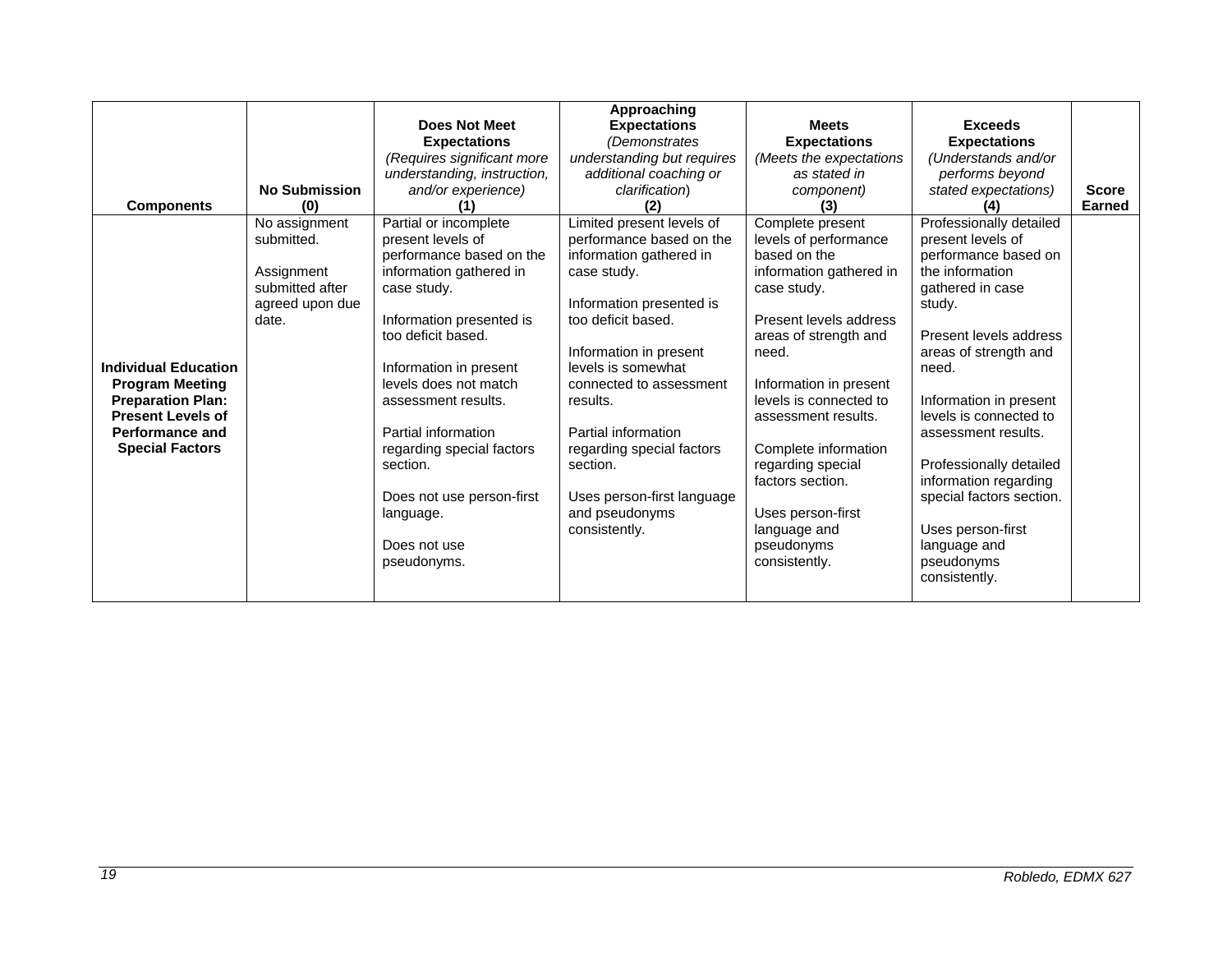|                                                                                                                                                         |                      |                             | Approaching                     |                          |                          |               |
|---------------------------------------------------------------------------------------------------------------------------------------------------------|----------------------|-----------------------------|---------------------------------|--------------------------|--------------------------|---------------|
|                                                                                                                                                         |                      | Does Not Meet               | <b>Expectations</b>             | <b>Meets</b>             | <b>Exceeds</b>           |               |
|                                                                                                                                                         |                      | <b>Expectations</b>         | (Demonstrates                   | <b>Expectations</b>      | <b>Expectations</b>      |               |
|                                                                                                                                                         |                      | (Requires significant more  | understanding but requires      | (Meets the expectations  | (Understands and/or      |               |
|                                                                                                                                                         |                      | understanding, instruction, | additional coaching or          | as stated in             | performs beyond          |               |
|                                                                                                                                                         | <b>No Submission</b> | and/or experience)          | clarification)                  | component)               | stated expectations)     | <b>Score</b>  |
| <b>Components</b>                                                                                                                                       | (0)                  |                             | (2)                             | (3)                      |                          | <b>Earned</b> |
|                                                                                                                                                         | No assignment        | Partial or incomplete       | <b>Limited Individual</b>       | Complete (3) Individual  | Professionally detailed  |               |
|                                                                                                                                                         | submitted.           | Individual Education        | <b>Education Program Goals.</b> | <b>Education Program</b> | (3) Individual           |               |
| <b>Individual Education</b><br><b>Program Meeting</b><br><b>Preparation Plan:</b><br><b>Annual Goals and</b><br>Accommodations/<br><b>Modifications</b> |                      | Program Goals.              |                                 | Goals.                   | <b>Education Program</b> |               |
|                                                                                                                                                         | Assignment           |                             | Some goals include given,       |                          | Goals.                   |               |
|                                                                                                                                                         | submitted after      | Goals do not include given, | learner, observable and         | Goals include given,     |                          |               |
|                                                                                                                                                         | agreed upon due      | learner, observable and     | measurable behavior and         | learner, observable and  | Goals include given,     |               |
|                                                                                                                                                         | date.                | measurable behavior and     | criteria.                       | measurable behavior      | learner, observable      |               |
|                                                                                                                                                         |                      | criteria.                   |                                 | and criteria.            | and measurable           |               |
|                                                                                                                                                         |                      |                             | Goals somewhat match            |                          | behavior and criteria.   |               |
|                                                                                                                                                         |                      | Goals do not match area of  | area of need/present levels     | Goals match area of      |                          |               |
|                                                                                                                                                         |                      | need/present levels of      | of performance.                 | need/present levels of   | Goals match area of      |               |
|                                                                                                                                                         |                      | performance.                |                                 | performance.             | need/present levels of   |               |
|                                                                                                                                                         |                      |                             | Limited recommendations         |                          | performance.             |               |
|                                                                                                                                                         |                      | Partial or incomplete       | for accommodations and          | Complete                 |                          |               |
|                                                                                                                                                         |                      | recommendations for         | modifications.                  | recommendations for      | Professionally detailed  |               |
|                                                                                                                                                         |                      | accommodations and          |                                 | accommodations and       | recommendations for      |               |
|                                                                                                                                                         |                      | modifications.              | Accommodations and              | modifications.           | accommodations and       |               |
|                                                                                                                                                         |                      |                             | modifications are not           |                          | modifications.           |               |
|                                                                                                                                                         |                      | Accommodations and          | somewhat based on               | Accommodations and       |                          |               |
|                                                                                                                                                         |                      | modifications are not       | assessment results.             | modifications are based  | Accommodations and       |               |
|                                                                                                                                                         |                      | based on assessment         |                                 | on assessment results.   | modifications are        |               |
|                                                                                                                                                         |                      | results.                    | Uses person-first language      |                          | based on assessment      |               |
|                                                                                                                                                         |                      |                             | and pseudonyms                  | Uses person-first        | results.                 |               |
|                                                                                                                                                         |                      | Does not use person-first   | consistently.                   | language and             |                          |               |
|                                                                                                                                                         |                      | language.                   |                                 | pseudonyms               | Uses person-first        |               |
|                                                                                                                                                         |                      | Does not use                |                                 | consistently.            | language and             |               |
|                                                                                                                                                         |                      |                             |                                 |                          | pseudonyms               |               |
|                                                                                                                                                         |                      | pseudonyms.                 |                                 |                          | consistently.            |               |
|                                                                                                                                                         |                      |                             |                                 |                          |                          |               |
|                                                                                                                                                         |                      |                             |                                 |                          |                          |               |
|                                                                                                                                                         |                      |                             |                                 |                          |                          |               |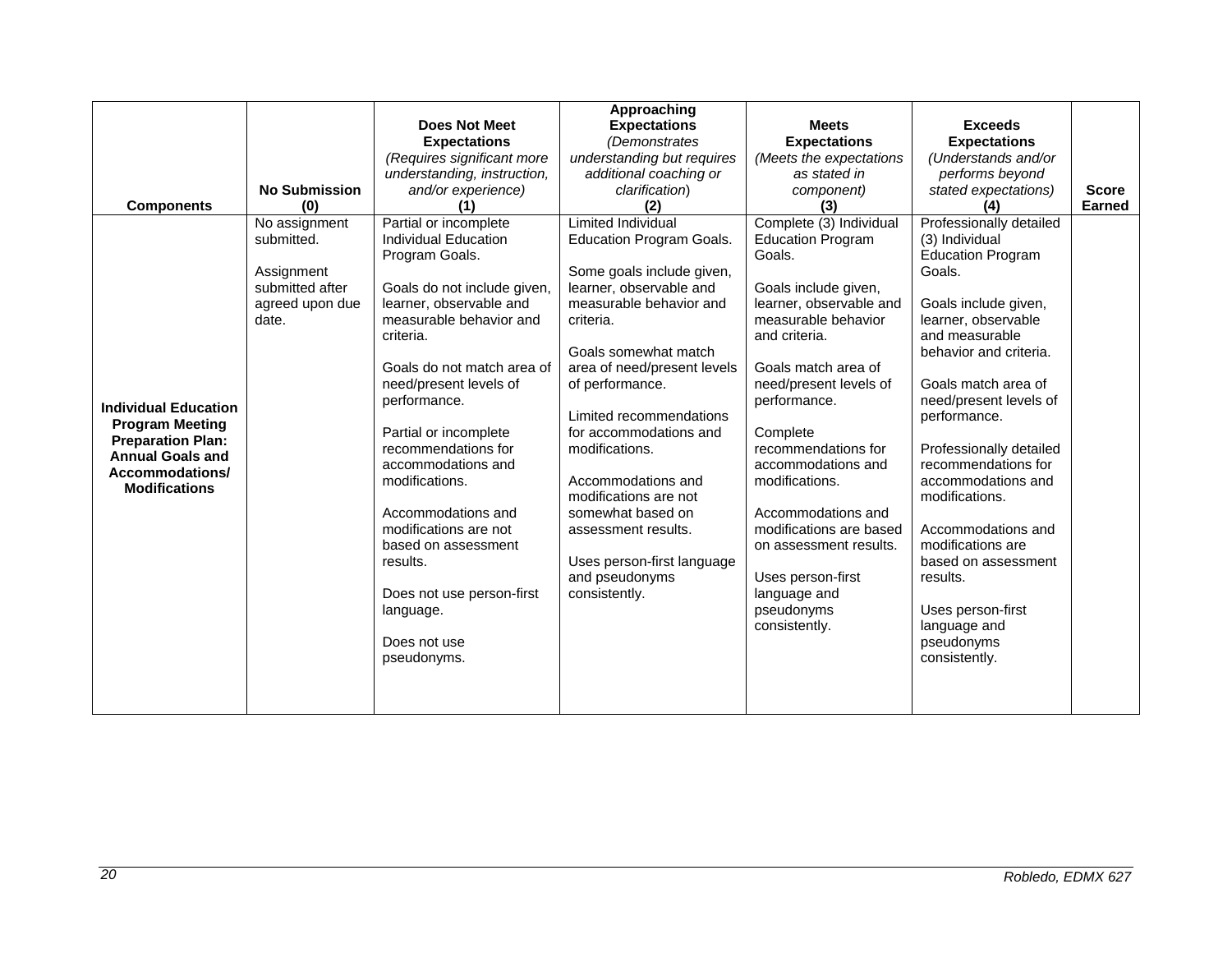| <b>Components</b>                                                                                                                                                | <b>No Submission</b><br>(0)                                                              | Does Not Meet<br><b>Expectations</b><br>(Requires significant more<br>understanding, instruction,<br>and/or experience)                                                                                                                                                                                                                     | Approaching<br><b>Expectations</b><br>(Demonstrates<br>understanding but requires<br>additional coaching or<br>clarification)<br>(2)                                                                                                                                                                      | <b>Meets</b><br><b>Expectations</b><br>(Meets the expectations<br>as stated in<br>component)<br>(3)                                                                                                                                                                                                            | <b>Exceeds</b><br><b>Expectations</b><br>(Understands and/or<br>performs beyond<br>stated expectations)<br>(4)                                                                                                                                                                                                                               | <b>Score</b><br>Earned |
|------------------------------------------------------------------------------------------------------------------------------------------------------------------|------------------------------------------------------------------------------------------|---------------------------------------------------------------------------------------------------------------------------------------------------------------------------------------------------------------------------------------------------------------------------------------------------------------------------------------------|-----------------------------------------------------------------------------------------------------------------------------------------------------------------------------------------------------------------------------------------------------------------------------------------------------------|----------------------------------------------------------------------------------------------------------------------------------------------------------------------------------------------------------------------------------------------------------------------------------------------------------------|----------------------------------------------------------------------------------------------------------------------------------------------------------------------------------------------------------------------------------------------------------------------------------------------------------------------------------------------|------------------------|
| <b>Individual Education</b><br><b>Program Meeting</b><br><b>Preparation Plan:</b><br>Recommended<br><b>Related Services</b><br>and Educational<br><b>Setting</b> | No assignment<br>submitted.<br>Assignment<br>submitted after<br>agreed upon due<br>date. | Partial or incomplete<br>recommendations of the<br>continuation or inception<br>and duration of related<br>services.<br>Partial or incomplete<br>recommendations about<br>placement/change of<br>placement.<br>Recommendations are not<br>connected to assessment.<br>Does not use person-first<br>language.<br>Does not use<br>pseudonyms. | Limited recommendations<br>of the continuation or<br>inception and duration of<br>related services.<br>Limited recommendations<br>about placement/change of<br>placement.<br>Recommendations are<br>somewhat connected to<br>assessment.<br>Uses person-first language<br>and pseudonyms<br>consistently. | Complete<br>recommendations of<br>the continuation or<br>inception and duration<br>of related services.<br>Complete<br>recommendations<br>about<br>placement/change of<br>placement.<br>Recommendations are<br>connected to<br>assessment.<br>Uses person-first<br>language and<br>pseudonyms<br>consistently. | Professionally detailed<br>recommendations of<br>the continuation or<br>inception and duration<br>of related services.<br>Professionally detailed<br>recommendations<br>about<br>placement/change of<br>placement.<br>Recommendations are<br>connected to<br>assessment.<br>Uses person-first<br>language and<br>pseudonyms<br>consistently. |                        |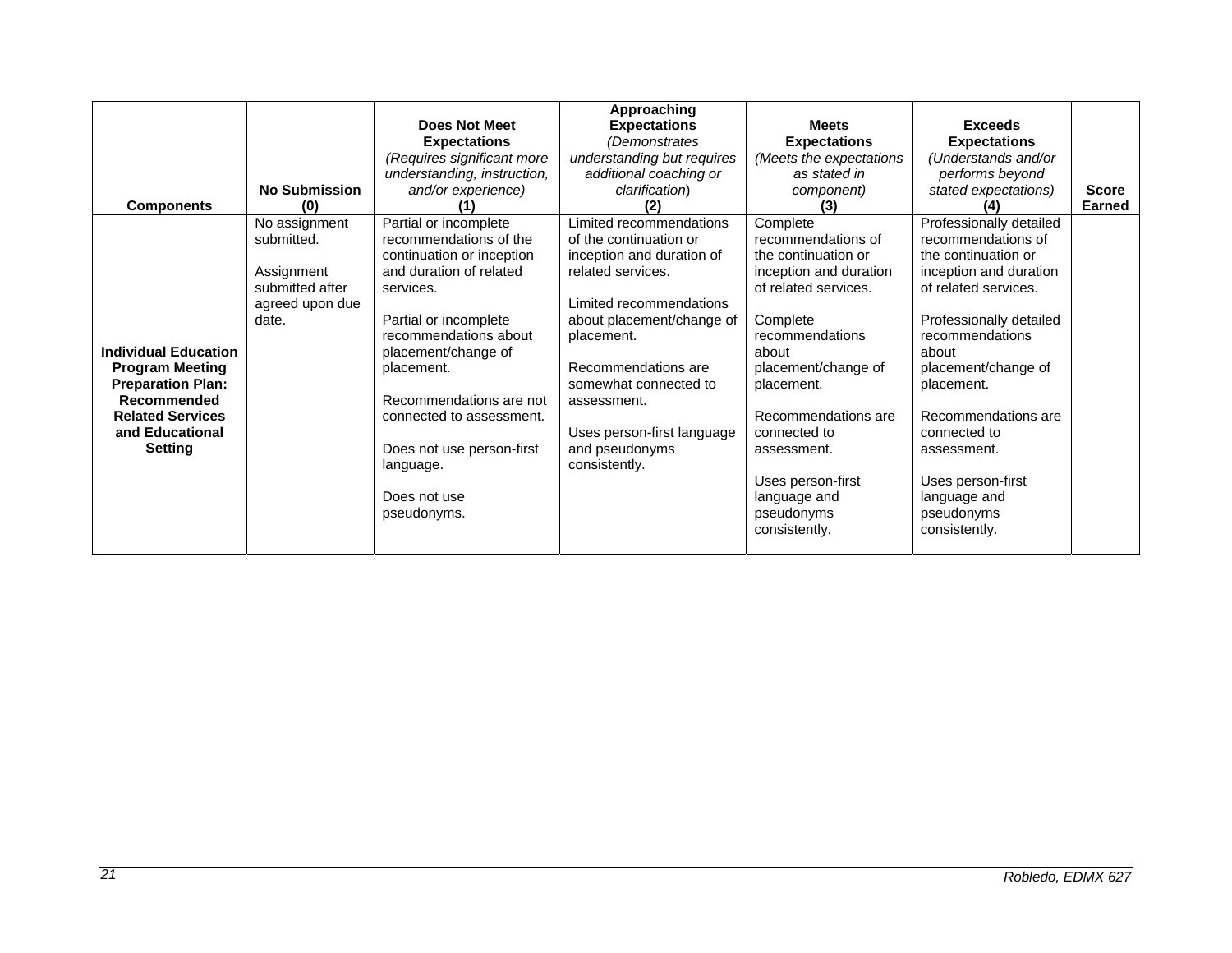| <b>Components</b><br><b>Individual Education</b><br><b>Program Meeting</b><br><b>Preparation Plan:</b><br><b>Family Support</b><br><b>Services and</b><br><b>Consultative</b><br><b>Collaboration for</b><br><b>Inclusive Practice</b> | <b>No Submission</b><br>(0)<br>No assignment<br>submitted.<br>Assignment<br>submitted after<br>agreed upon due<br>date. | Does Not Meet<br><b>Expectations</b><br>(Requires significant more<br>understanding, instruction,<br>and/or experience)<br>(1)<br>Partial or incomplete<br>description on the inclusion<br>and collaboration of<br>parents and extended<br>family members in this<br>process.<br>Partial or incomplete<br>description on consultative<br>collaboration for inclusive<br>practice.<br>Does not use person-first<br>language.<br>Does not use<br>pseudonyms. | Approaching<br><b>Expectations</b><br>(Demonstrates<br>understanding but requires<br>additional coaching or<br>clarification)<br>(2)<br>Limited description on the<br>inclusion and collaboration<br>of parents and extended<br>family members in this<br>process.<br>Limited description on<br>consultative collaboration<br>for inclusive practice.<br>Uses person-first language<br>and pseudonyms<br>consistently. | <b>Meets</b><br><b>Expectations</b><br>(Meets the expectations<br>as stated in<br>component)<br>(3)<br>Complete description<br>on the inclusion and<br>collaboration of parents<br>and extended family<br>members in this<br>process.<br>Complete description<br>on consultative<br>collaboration for<br>inclusive practice.<br>Uses person-first<br>language and<br>pseudonyms<br>consistently. | <b>Exceeds</b><br><b>Expectations</b><br>(Understands and/or<br>performs beyond<br>stated expectations)<br>(4)<br>Professionally detailed<br>description on the<br>inclusion and<br>collaboration of<br>parents and extended<br>family members in this<br>process.<br>Professionally detailed<br>description on<br>consultative<br>collaboration for<br>inclusive practice.<br>Uses person-first<br>language and<br>pseudonyms<br>consistently. | <b>Score</b><br><b>Earned</b> |
|----------------------------------------------------------------------------------------------------------------------------------------------------------------------------------------------------------------------------------------|-------------------------------------------------------------------------------------------------------------------------|------------------------------------------------------------------------------------------------------------------------------------------------------------------------------------------------------------------------------------------------------------------------------------------------------------------------------------------------------------------------------------------------------------------------------------------------------------|------------------------------------------------------------------------------------------------------------------------------------------------------------------------------------------------------------------------------------------------------------------------------------------------------------------------------------------------------------------------------------------------------------------------|--------------------------------------------------------------------------------------------------------------------------------------------------------------------------------------------------------------------------------------------------------------------------------------------------------------------------------------------------------------------------------------------------|-------------------------------------------------------------------------------------------------------------------------------------------------------------------------------------------------------------------------------------------------------------------------------------------------------------------------------------------------------------------------------------------------------------------------------------------------|-------------------------------|
| <b>Individual Education</b><br><b>Program Meeting</b><br><b>Preparation Plan:</b><br><b>IEP Meeting Agenda</b>                                                                                                                         | No assignment<br>submitted.<br>Assignment<br>submitted after<br>agreed upon due<br>date.                                | Partial or incomplete IEP<br>agenda to be followed at<br>focus student's meeting.                                                                                                                                                                                                                                                                                                                                                                          | Limited IEP agenda to be<br>followed at focus student's<br>meeting.                                                                                                                                                                                                                                                                                                                                                    | Complete IEP agenda<br>to be followed at focus<br>student's meeting that<br>matches format<br>provided in class.                                                                                                                                                                                                                                                                                 | Professionally detailed<br>IEP agenda to be<br>followed at focus<br>student's meeting that<br>matches format<br>provided in class.                                                                                                                                                                                                                                                                                                              |                               |
| <b>Assessment Case</b><br><b>Study Complete</b><br>Project                                                                                                                                                                             | No assignment<br>submitted.<br>Assignment<br>submitted after<br>agreed upon due<br>date.                                | Complete report is not well<br>written. Includes multiple<br>grammar/spelling errors.                                                                                                                                                                                                                                                                                                                                                                      | Complete report is mostly<br>well written. Minimal<br>grammar/spelling errors.                                                                                                                                                                                                                                                                                                                                         | Complete report is well<br>written and free of<br>errors.                                                                                                                                                                                                                                                                                                                                        | Complete report is well<br>written, free of errors,<br>and professionally<br>detailed.                                                                                                                                                                                                                                                                                                                                                          |                               |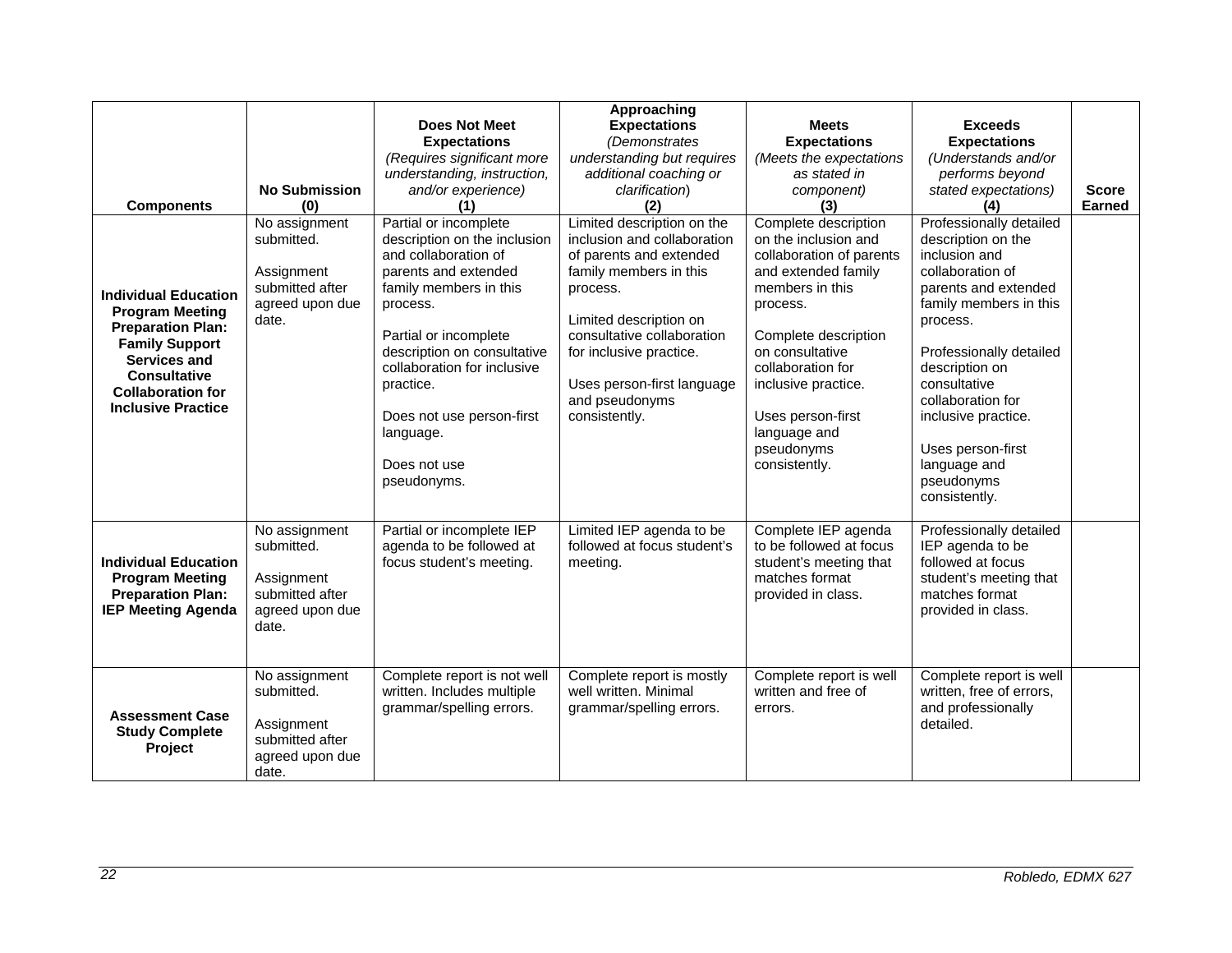

## **RELEASE OF LIABILITY, PROMISE NOT TO SUE, ASSUMPTION OF RISK AND AGREEMENT TO PAY CLAIMS**

Activity: Observation at Garrison Elementary, Oceanside Unified for Progress Monitoring, Ecological Assessment, and Task Analysis Project

| Activity Date(s) and Time(s): | <b>Fall 2016</b>                       |  |
|-------------------------------|----------------------------------------|--|
| Activity Location(s):         | Garrison Elementary, Oceanside Unified |  |

In consideration for being allowed to participate in this Activity, on behalf of myself and my next of kin, heirs and representatives, I **release from all liability and promise not to sue** the State of California, the Trustees of The California State University, California State University San Marcos and their employees, officers, directors, volunteers and agents (collectively "University") from any and all claims, **including claims of the University's negligence,** resulting in any physical or psychological injury (including paralysis and death), illness, damages, or economic or emotional loss I may suffer because of my participation in this Activity, including travel to, from and during the Activity.

I am voluntarily participating in this Activity. I am aware of the risks associated with traveling to/from and participating in this Activity, which include but are not limited to physical or psychological injury, pain, suffering, illness, disfigurement, temporary or permanent disability (including paralysis), economic or emotional loss, and/or death. I understand that these injuries or outcomes may arise from my own or other's actions, inaction, or negligence; conditions related to travel; or the condition of the Activity location(s). **Nonetheless, I assume all related risks, both known or unknown to me, of my participation in this Activity, including travel to, from and during the Activity.** 

I agree to **hold** the University **harmless** from any and all claims, including attorney's fees or damage to my personal property,that may occur as a result of my participation in this Activity, including travel to, from and during the Activity. If the University incurs any of these types of expenses, I agree to reimburse the University. If I need medical treatment, I agree to be financially responsible for any costs incurred as a result of such treatment. I am aware and understand that I should carry my own health insurance.

#### I am 18 years or older. **I understand the legal consequences of signing this document, including (a) releasing the University from all liability, (b) promising not to sue the University, (c) and assuming all risks of participating in this Activity, including travel to, from and during the Activity.**

I understand that this document is written to be as broad and inclusive as legally permitted by the State of California. I agree that if any portion is held invalid or unenforceable, I will continue to be bound by the remaining terms.

I have read this document, and I am signing it freely. No other representations concerning the legal effect of this document have been made to me.

| $\overline{23}$            | Robledo, EDMX 6 |
|----------------------------|-----------------|
| Phone:                     |                 |
| Emergency Contact (print): |                 |
| Date:                      |                 |
| Participant Name (print):  |                 |
| Participant Signature:     |                 |